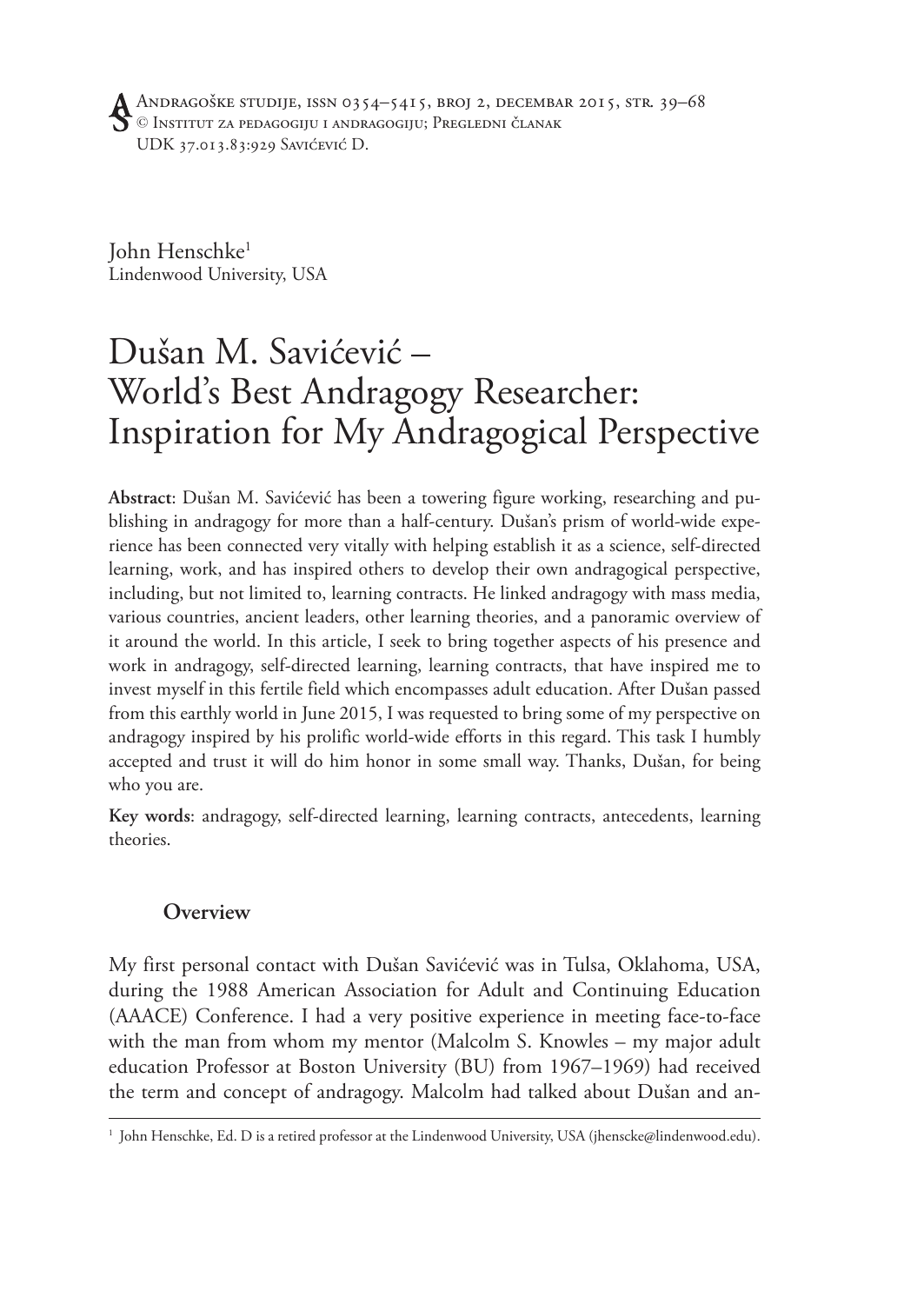dragogy; and had developed his own brand and adaptation of andragogy in the Doctoral Program at BU. I have adapted my own version and application of andragogy in scholarship and practice over the years since my studies with Knowles. Nonetheless, it was not until 1993, when I was presenting a conference paper (Henschke, 1993) at Wadham College, Oxford University, United Kingdom, on some aspects of my practice of andragogy, that a man by the name of H. Hinnekint from Belgium, attending that same conference at Oxford, called my attention to Savićević's (1991a) article on some extensive andragogical research Dušan had conducted and published. I went to the Oxford University Library, found the paper and made a photocopy of it.

The fact of Savićević (1991a) asserting that the history of considerably older sciences than andragogy bears witness that much time is needed for a science to come into existence, (thus also for andragogy to become a full-fledged field of scientific study) piqued my interest in terms of wanting to contribute in a small way to the already more than 150 years of history concerning andragogy, about which I knew very little. As I studied Savićević's (1991a) work on the history of andragogy in ten different countries in Eastern and Western Europe, I put into capsule form what I garnered from his paper. This became my initial inspiration for beginning to investigate Dušan's prolific work in andragogy. I describe his work in the following paragraphs.

Savićević (1991a) provided a critical consideration of andragogical concepts in ten European Countries – five western (Germany, France, the Netherlands, Britain, Finland), and five eastern (the Soviet Union, Czechoslovakia, Poland, Hungary, Yugoslavia). This comparison showed common roots but results in five varying schools of thought: (a) whether andragogy was parallel to or subsumed under pedagogy in the general science of education; (b) whether agology (instead of andragogy) was understood as a sort of integrative science which not only studied the process of education and learning but also other forms of guidance and orientation; (c) whether andragogy prescribed how teachers and students should behave in educational and learning situations; (d) whether the possibility of founding andragogy as a science was refuted; and, (e) whether endeavors had been made to found andragogy as a fairly independent scientific discipline. Moreover, he clearly aligned himself with the fifth school of thought in that the kind of research he was conducting aimed toward establishing the origin and development of andragogy as a discipline, the subject of which was the study of education and learning of adults in all its forms of expression.

In addition, I found that Savićević (1991a) also suggested that Socrates, Plato, Aristotle, the Sophists, Ancient Rome, the epochs of humanism and the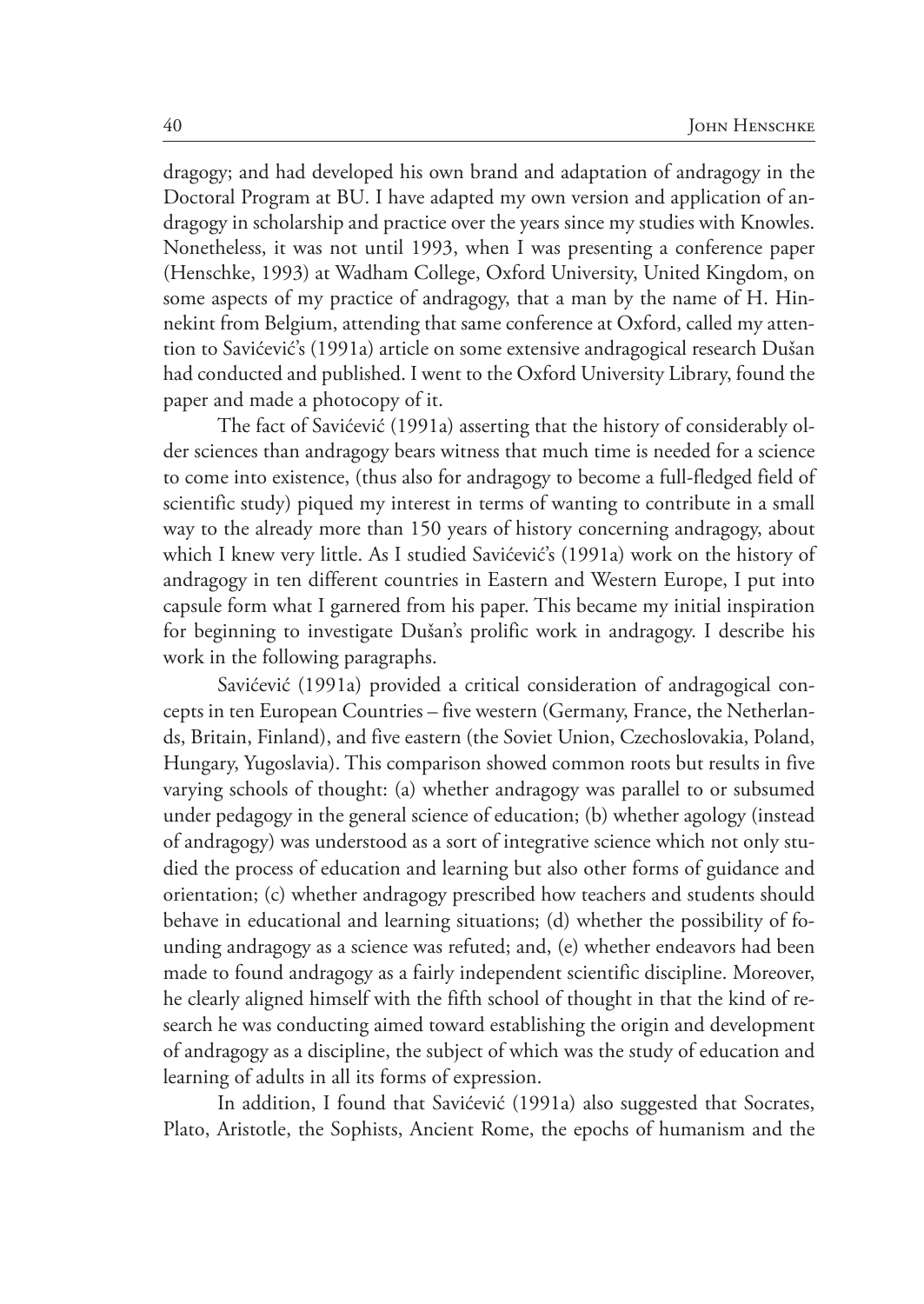Renaissance, all reflect thoughts and views about the need for learning throughout life, about the particularities and manners of acquiring knowledge in different phases of life, and about the moral and aesthetic impact. He also credited J. A. Comenius in the seventeenth century with being regarded as the founder of andragogy in his primary wish to provide comprehensive education and learning for one and all to the full degree of humaneness, and urging the establishment of special institutions, forms, means, methods and teachers for work with adults. In addition, he theorized that the institutional basis for adult education was actually laid in the late eighteenth and early nineteenth centuries in Britain and other countries with the emergence of Mechanics' Institutes, workers' colleges & educational associations, university extensions, board schools for adult instruction, correspondence education, and people's universities.

Savićević (2006) expressed his realization that almost 50 years of experience with andragogical ideas acquired in different social, cultural and educational environments, were reflected through the prism of his personal experience. Very importantly, he also observed that since his first visit to the USA in 1966, up through 2006, the identifiable trace of andragogy in USA universities could be seen in the fact that there had not been a single serious study on adult education and learning that did not refer to andragogy as a concept. Savićević addressed the diversity of andragogical ideas in an international framework, which also became obvious in the expanding depth, breadth and worldwide nature of this research in andragogy. Savićević (2007) also affirmed that links between work and learning/ education, in addition to combining the creation of theory with the advancement of practice, would only be improved through serious research that reduced what was unknown or less well known in andragogy.

# **Early connections between self-directed learning and andragogy**

An early attempt at this comparison between andragogy and self-directed learning needs to include a historical look at the work of Dušan Savićević (2008) in his panoramic articulation of ideas on the convergence and divergence of andragogy in various contexts. He goes back in this historical document into ancient times and brings the discussion to the present time. In this work he mentions 'selfdirected learning' (SDL) three times; each time it is within the context of other aspects of andragogy: mass media, a set of self-directed learning competencies, and the complex of different theories relating to various aspects of the education of children and various aspects of the education of adults.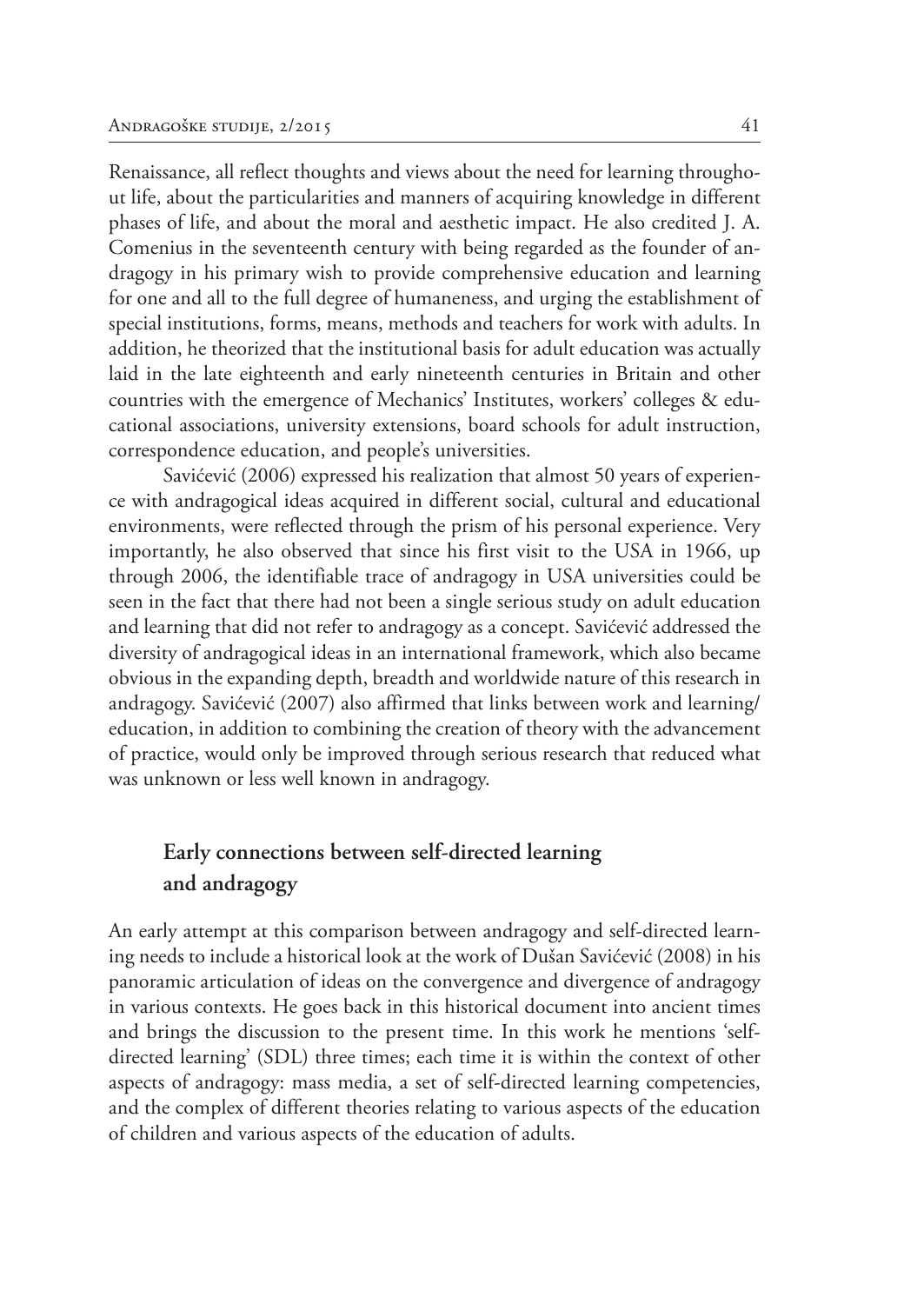### *SDL and Mass-Media*

Savićević (2008) indicates that from the standpoint of adult learning the massmedia is a special problem; the mass-media have a special role in adult education. They show the power and disposition for the manipulation of information. Clearly, all of these problems are *reflections on* adult learning and education. This problem overlaps the contents of learning. The selection of contents is interconnected with philosophical questions: What to learn? Who makes decisions about it? Neither pedagogy, nor the traditional (inflexible) system of education offer satisfying answers. Supporting sustainability and the expansion of *open,* varied, *self-directed learning of adults* needs to make progress. It is impossible to build a free and democratic society without addressing the issues of adult education. Creating different possibilities enables adults to manage their own learning according to their needs and interests. Learning aim formulation, making decisions on place for learning and on learning resources are of special importance for carrying out the integral educational policy.

#### *SDL – A set of competencies*

Savićević (2008) asserted that until 2008, most of the education and learning decisions on the mass-media were regulated by educational institutions which created resistance in adults towards participating in formally organized learning activities. The increased demands of adults created the need to develop a complex set of *competencies* for *self-direction in learning* such as: defining the learning goals with the possibility of *evaluating* the attained scope, planning learning activities, predicting the consequences of (un)attained scopes and fulfilling educational obligations, defining criteria for self-evaluation in learning and reconsidering and reflecting on the learning experience. The whole organization of learning should *encourage* and stimulate the continued learning of adults after they finish an educational activity, not only in the field of personal and public interests, but in a sense broader than the educational institution promises. The *promotion* of continuing education among others, for the sake of learning outside educational institutions is expected from individuals who have accepted this philosophy. Because of that the learning and education of adults should be *heterogeneous,* differentiated, and decentralized to the level of a local community. The local community should become an *andragogical center.* Public (governmental) educational policy should identify and support all of the opportunities for learning down to the least included and the least competent in planning, organization and evaluation in their own learning.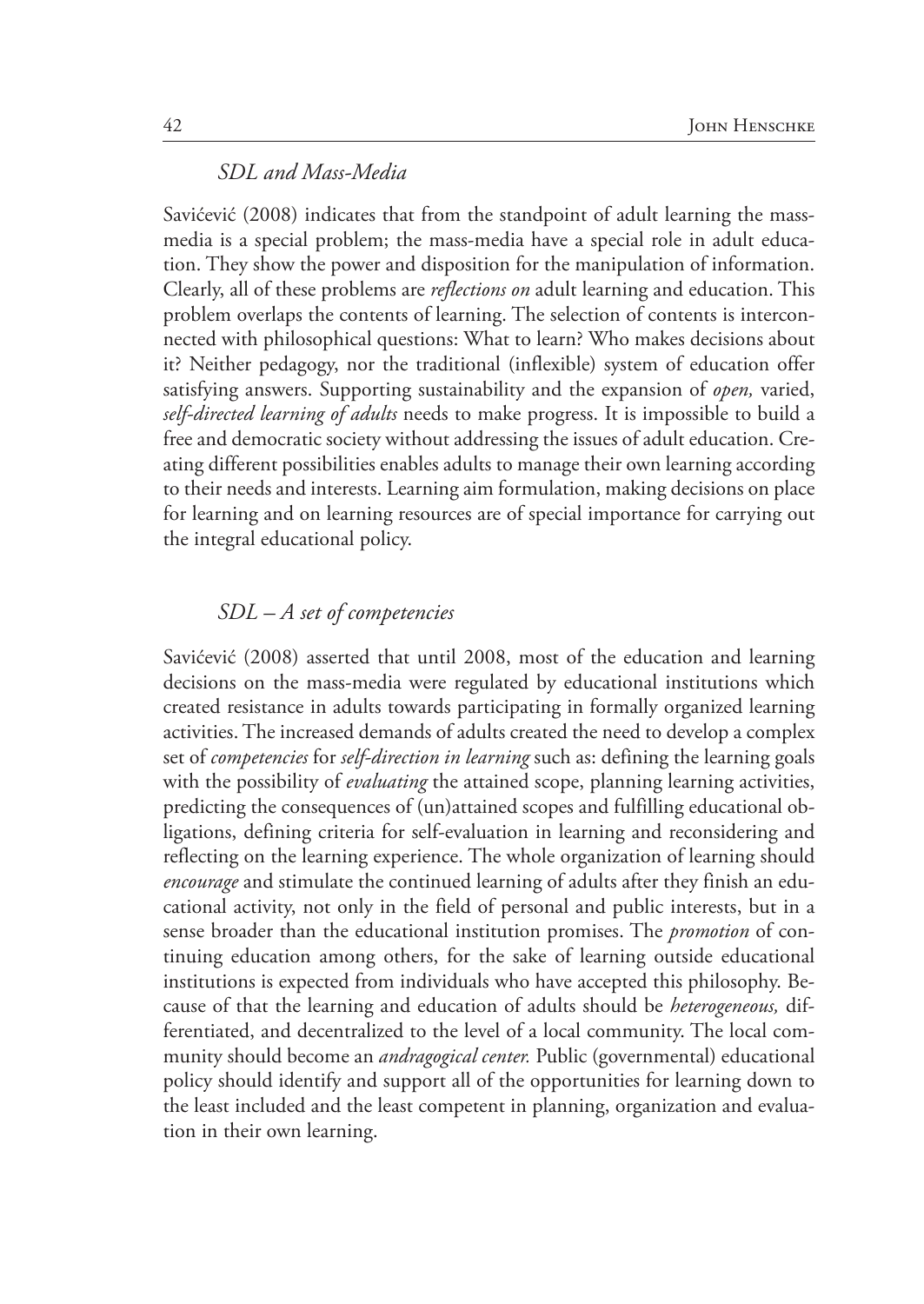### *SDL and a complex of theories of child and adult education*

Savićević (2008) makes some observations concerning a few theories of adult learning, all of them in the essence of andragogy, originated in the last decades of the twentieth century. It is necessary to be acquainted with them, in order to analyze and critically evaluate them. Abundant academic production on the *differences* between the education of children and the education of adults can be found in the last decades of the twentieth century. The research shows the complexity of these two phenomena; but differences exist not only between the education of children and the education of adults, but also within the conception of adult learning. Many external factors affect the learning of adults; especially the *convergence* of work and education, motivation and learning, teaching concepts in andragogy, the distinctive role of andragogical practitioners, the phenomenon of *self-directed learning*, as well as the future of adult learning.

### **Adult learner characteristics served by various adult learning theories**

Savićević's arguments stated above, are buttressed by the historical and contextual emergence of SDL coming into the wider educational discussions. Furthermore, regarding the section above on the issue of *mass-media and online learning*, Cercone (2008) adds to that part of Savićević's (1991b) discussion that the development of andragogy in the future will depart from differentiation of scientific integration towards the creation of theoretical models and the scientific synthesis of knowledge. This has a very a startling comparison to make regarding the strength of a number of learning theories related to adult learning or 'andragogy' as Cercone indicates. She focuses on the four most popular adult learning theories: Experiential Learning, Transformative Learning, Self-Directed Learning, and Andragogy. She makes the case for each of the four and their support of adult learner characteristics, but asserts that there is no one theory that explains all of how adults learn, just as there is no one theory that explains all human learning.

Existing theories provide frameworks or models which contribute something to our understanding of adults as learners. In light of the fact that learning is an internal process of the learner, the focus of theory is on what happens when real learning takes place. Adult learning theory helps a faculty to understand their students and to design more meaningful learning experiences for them. There is not one adult learning theory that successfully applies to all adult learning en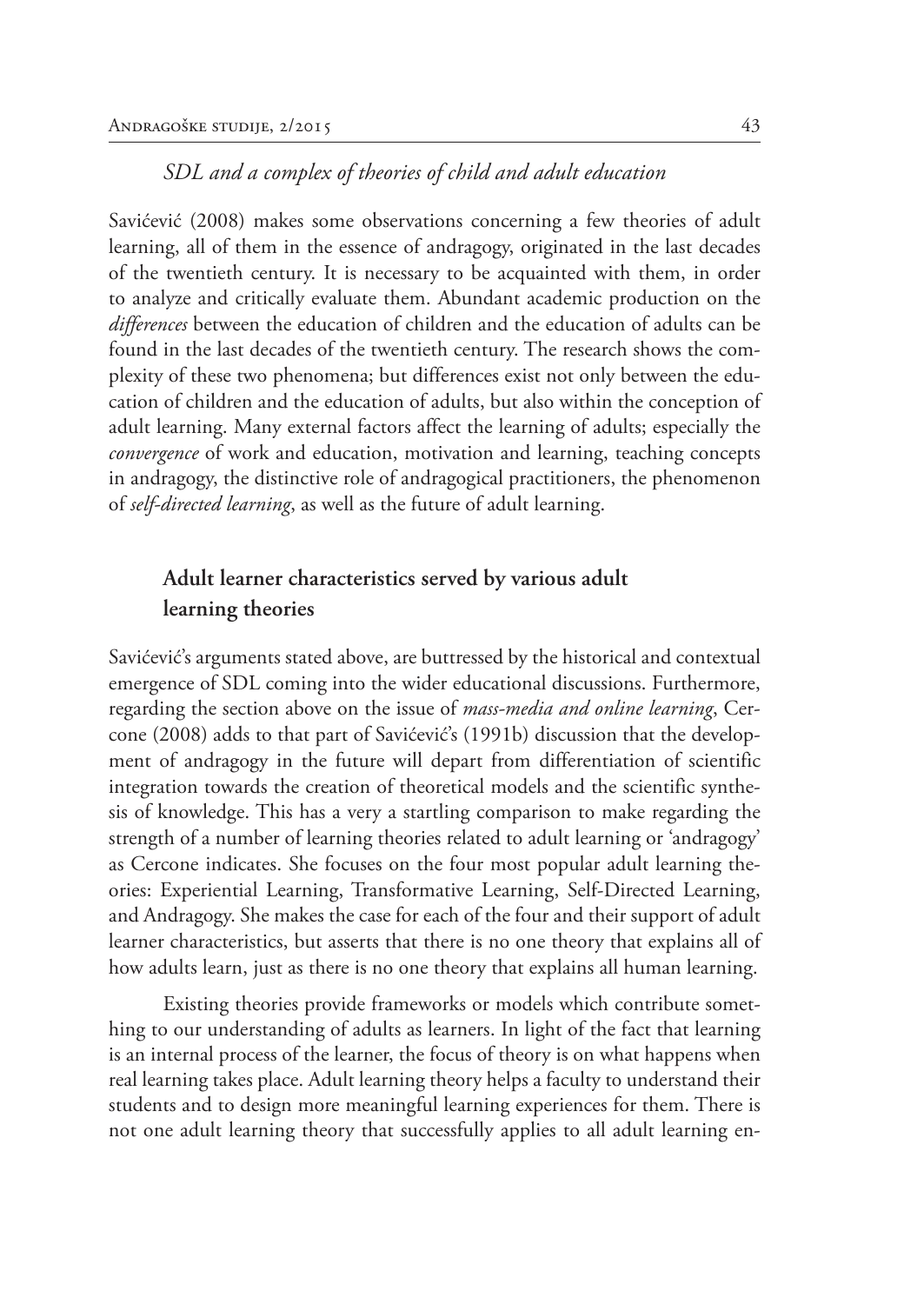vironments. Learning is about change, and adult learning is also about change. Cercone (2008) developed a framework in which all four theories need to include the physical/bodily elements and learning style elements in the development and support of learning experiences, but they are givens of all human beings (or learners), not just unique to adult learners. However, there are 11 adult learner characteristics which Cercone (2008) recommends that need to be taken into account for mass-media and online adult learning course development.

- 1. Adults need to be actively involved in the learning process.
- 2. Adults need scaffolding to be provided by the instructor. Scaffolding should promote self-reliance, and it should allow learners to perform activities they would be unable to perform without this support.
- 3. Adults have a pre-existing learning history and will need support to work in the new online learner-centered paradigm.
- 4. Adults need the instructor to act as a facilitator.
- 5. Adults need consideration of their prior experience. The instructor should acknowledge this prior experience. Adults need to connect new knowledge to past events.
- 6. Adults need to see the link between what they are learning and how it will apply to their lives.
- 7. Adults need to feel that learning focuses on issues that directly concern them and want to know what they are going to learn, how the learning will be conducted, and why it is important. The course should be learner-centered vs. teacher-centered.
- 8. Adults need to test their learning as they go along, rather than receive background theory.
- 9. Adult learning requires a climate that is collaborative, respectful, mutual and informal.
- 10. Adults need to self-reflect on the learning process and be given support for transformational learning.
- 11. Adults need dialog and social interaction must be provided. They need to collaborate with other learners.

For each of the Adult Learner Characteristics listed above, Cercone includes numerous strategies and recommendations for implementing them (which I will not list here because of space limitations). She identifies each theory with characteristics addressed along with the number of strategies/recommendations (SR) for implementing and supporting each. Experiential Learning (EL)  $-$  #s 5, 9, 10, 11 for a total of 4 characteristics with 24 SRs; Transformative Learning (TL) – #s 1, 2, 10 for a total of 3 characteristics with 32 SRs; Self-Directed Learning  $(SDL)$  – #s 1, 2, 5 for a total of 3 characteristics with 34 SRs; and,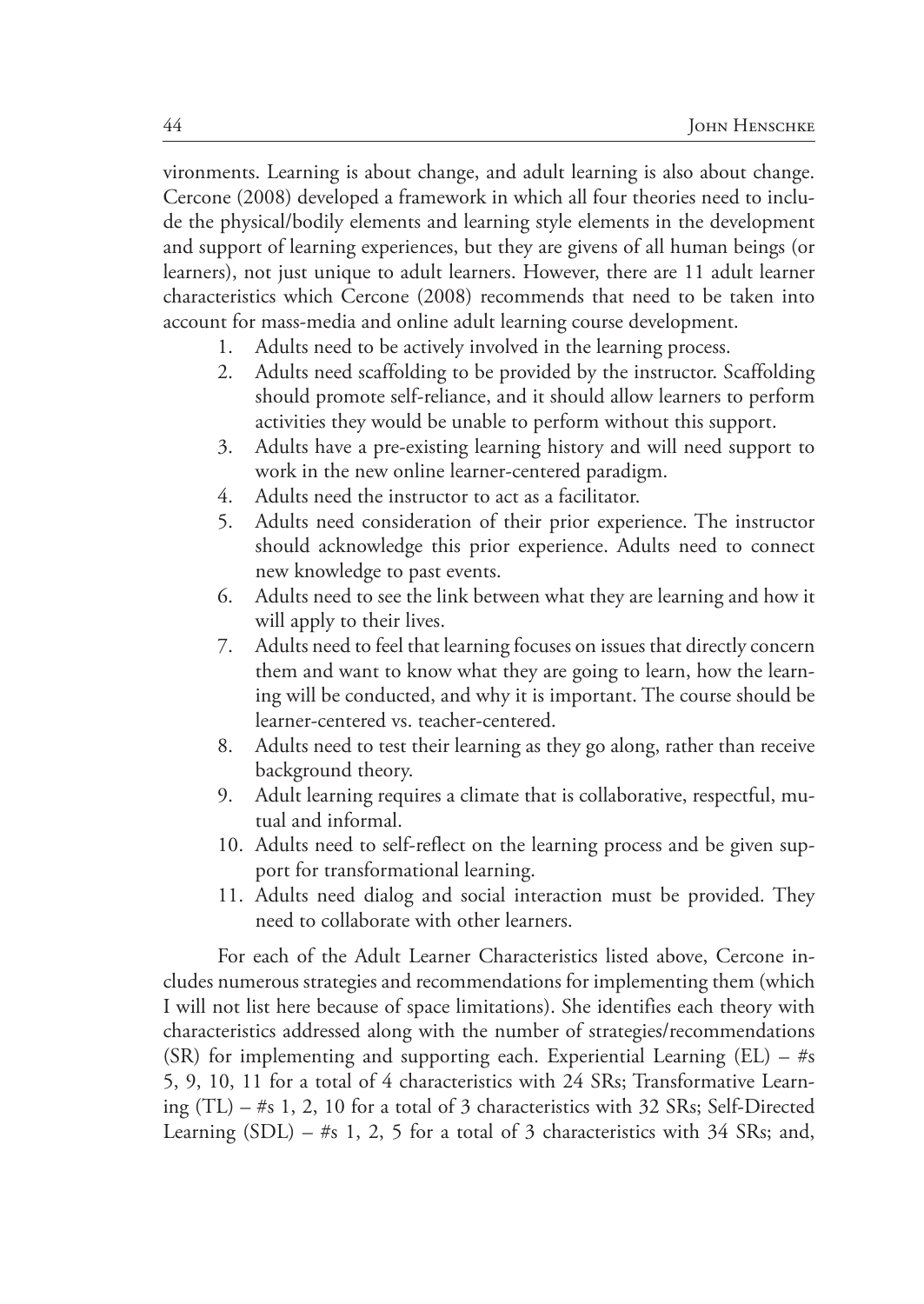Andragogy (A) #s 1, 2, 3, 4, 5, 6, 7, 8, 9, 10 for a total of 10 characteristics with 68 SRs. Consequently, all of this shows Andragogy to be the most comprehensive theory of adult learning and education, by comparison with Self-Directed Learning, Transformative Learning, and Experiential Learning. In fact, Cercone declares that the theories of Self-Directed Learning, Transformative Learning, and Experiential Learning are all encompassed within the theory of Andragogy.

Moreover, within this study, I am only including the calculation for *Self-Directed learning which has 3 characteristics and 34 SRs*; and, the calculation of *Andragogy which has 10 characteristics and 68 SRs*. In light of this finding, all three adult learner characteristics and 34 SRs included in the theory of SDL are included in the ten adult learner characteristics and 68 SRs of andragogy. This means that the theory of Andragogy includes seven additional adult learner characteristics and 34 additional SRs that the theory of SDL does not include. This appears to support the contention that Andragogy would be foundational to both andragogy and SDL as well as Andragogy providing additional support for implementing adult learning.

#### **Eras, themes and other backgrounds of andragogy**

During the 16 years that I have been researching, writing and publishing in andragogy, there are 17 major eras and six themes that I have discovered and articulated. These eras include more than 500 articles in the English language, thus covering a span of 183 years, from 1833 to 2016. Other backgrounds have been included.

# *Major eras in the history and philosophy of andragogy around the globe*

- 1. Early appearances of andragogy 1833–1927;
- 2. Andragogy's second American appearance and its foundation established 1964–1970;
- 3. Movement toward applying andragogy to human resource development 1971–1973;
- 4. Emergence of self-directed learning skills as a major way to implement andragogy 1975–1981;
- 5. Strengthening the numerous uses of andragogy along with growing controversy and resistance toward it 1981–1984;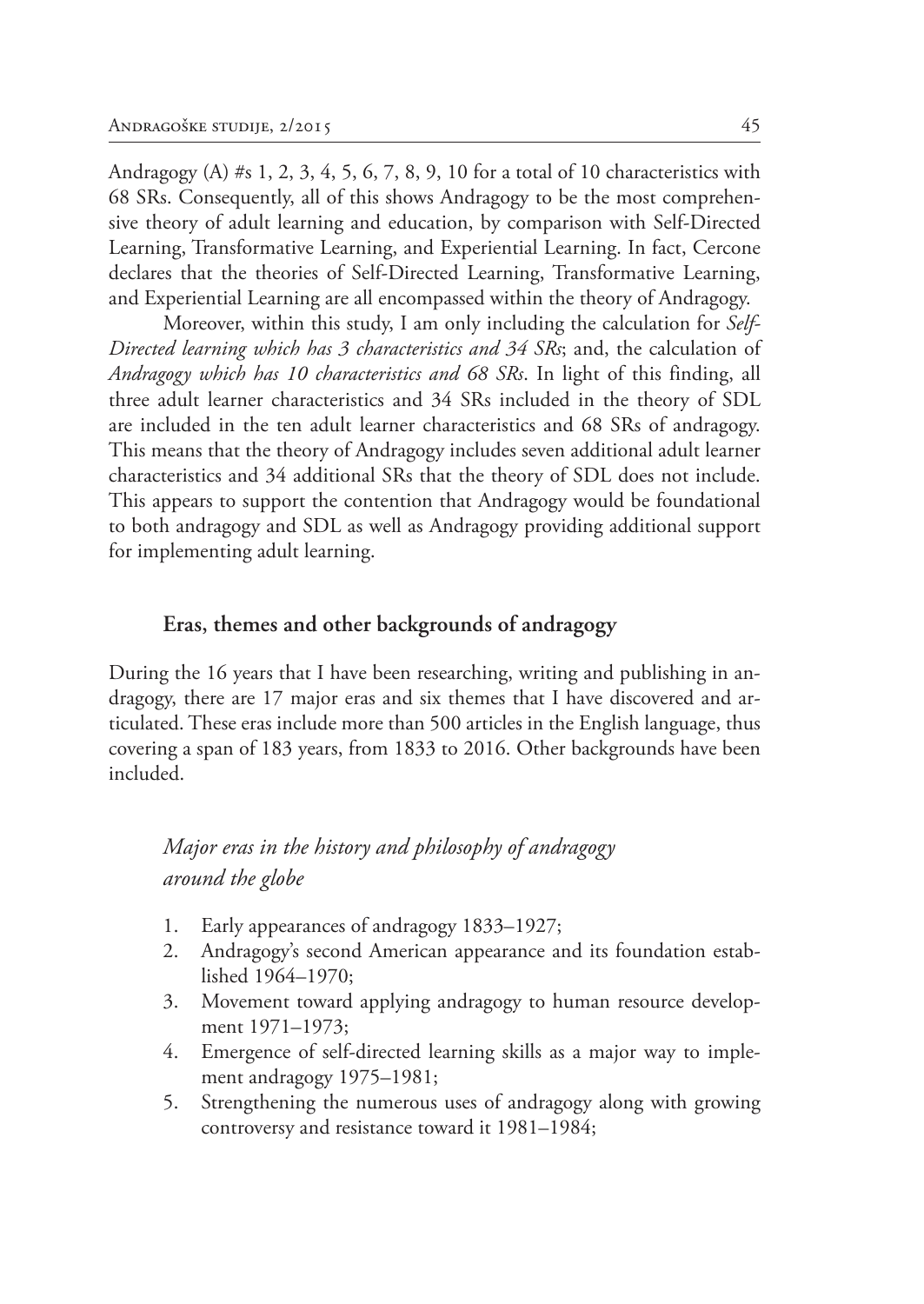- 6. Identifying the stronger european base of andragogy in comparing it with the american base 1985–1988;
- 7. A foundation of trust undergirds andragogical learning despite the andragogy debate 1989–1991;
- 8. Scientific foundation of andragogy being established amid skepticism and misunderstanding 1992–1995;
- 9. Momentum gained against andragogy while counter arguments assert its value 1996–1997;
- 10. Antecedents to an historical foundation of andragogy being extended and broadened 1998–1999;
- 11. Empirical research being pressed to investigate andragogy's value while objection remains 2000–2002;
- 12. Bringing European and American andragogy closer together as distance education emerges 2003–2004;
- 13. The Hesitation concerning andragogy continues while many still stand by andragogy 2005–2006;
- 14. Knowles' prominent long range contribution to andragogy's continuance into the future 2007–2008;
- 15. Applying andragogy ideas and learning techniques successfully in the USA, foreign countries and with cutting-edge technology 2009–2011;
- 16. Clearer emphasis on congruence between scholarship and practice accompanied by contribution to the shaking world economy 2012– 2015; and,
- 17. On the cutting edge of additional developments in 2016 and beyond into the future (Henschke, 2015c).

### *Major themes of andragogy*

I have also discovered in these more than 500 English language documents, when they are arranged in a different way within this 183 year span, that there are six themes of andragogy encompassed as follows: 1. evolution of the term andragogy; 2. historical antecedents shaping the concept of andragogy; 3. comparison of the American and European understanding of andragogy; 4. popularizing and sustaining the American and world-wide concept of andragogy; 5. practical applications of andragogy; and, 6. theory, research, and definition of andragogy (Henschke, 2015b). Although the eras and themes of andragogy date back to 1833, there are implications that andragogy predates this back into the  $17<sup>th</sup>$  century, and perhaps as far back as ancient times.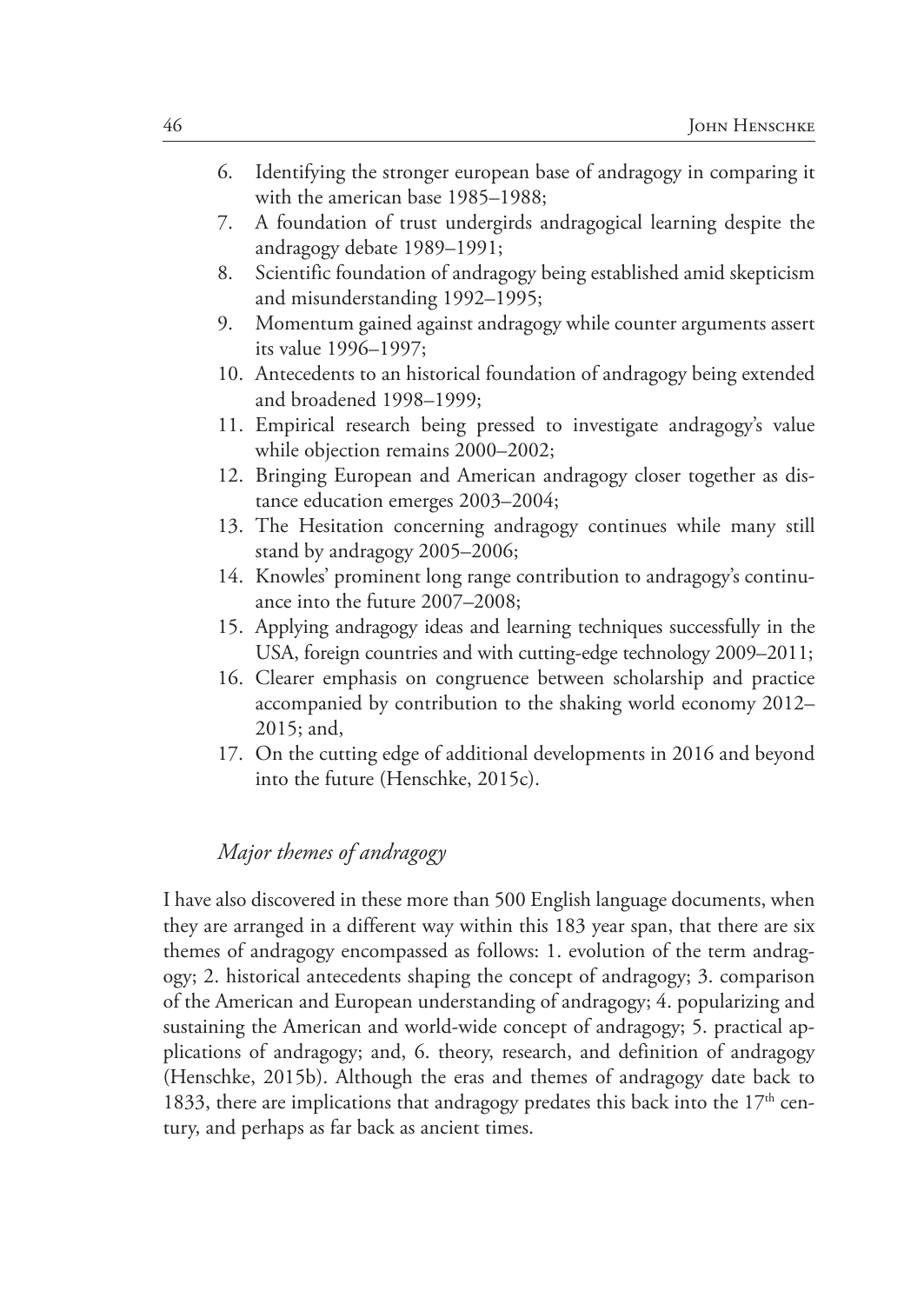# *Comenius' ideas declared as a basis to consider him the founder of modern andragogy*

According to Savićević (2008), Comenius, in the  $17<sup>th</sup>$  century (antecedent to the 1833 first published appearance of the term and description of 'Andragogy')*,* was the first to draw the demarcation line between pedagogical and andragogical ideas; but he drew this line in the Panpedia, (Comenius, 1910 – *Translation of his Panpedia* by M. Keating) written at the end of his life, not in his earlier writings. He urged for distinctive 'schools' for adults, for distinctive contents, textbooks and teachers for learning and education of adults, who are prepared to function in these schools for adults. Andragogical ideas and practice (understood as a conception, institutions, new forms, means, methods) were created in the period of social, scientific and technological changes brought about by the industrial revolution; they were created under the wing of the workers' movement, constituted in England. Here he mentions that the andragogical ideas stated by Comenius are the constitutive foundation of andragogy as a science. The nature and importance of his thoughts about the possibilities, needs and organization of education and learning of adults are a basis for considering him as a founder of modern andragogy. In Panpedia, Comenius developed the philosophy of lifelong education, and proclaimed equal frames for living and for learning; that it is not enough to say that it is never too late for learning; he emphasized that 'every period is dedicated for a life and for learning'.

#### *Savićević explores antique antecedents as sources of andragogy*

Digging back into ancient times, Savićević (2000) also explored various antecedents to and backgrounds of andragogy before the term came into publication in 1833. In this he added another component to the scientific foundation and design of andragogy in this book (which is in the Serbian language, but he has provided a summary in English). The summary indicates that this study is dedicated to searching for the roots of andragogical ideas, beginning with ancient civilizations, up to the present time. We understand the term andragogical ideas as thoughts and concepts of persons about education and learning of adults, the system of andragogical institutions that appeared in certain civilizations, as well as andragogical practice in which such ideas were realized. The structure of the study is made of several chapters that are interconnected and logically linked, and is divided into the following five parts: (a) conceptual and methodological frameworks of research, which includes: the nature and characteristics of research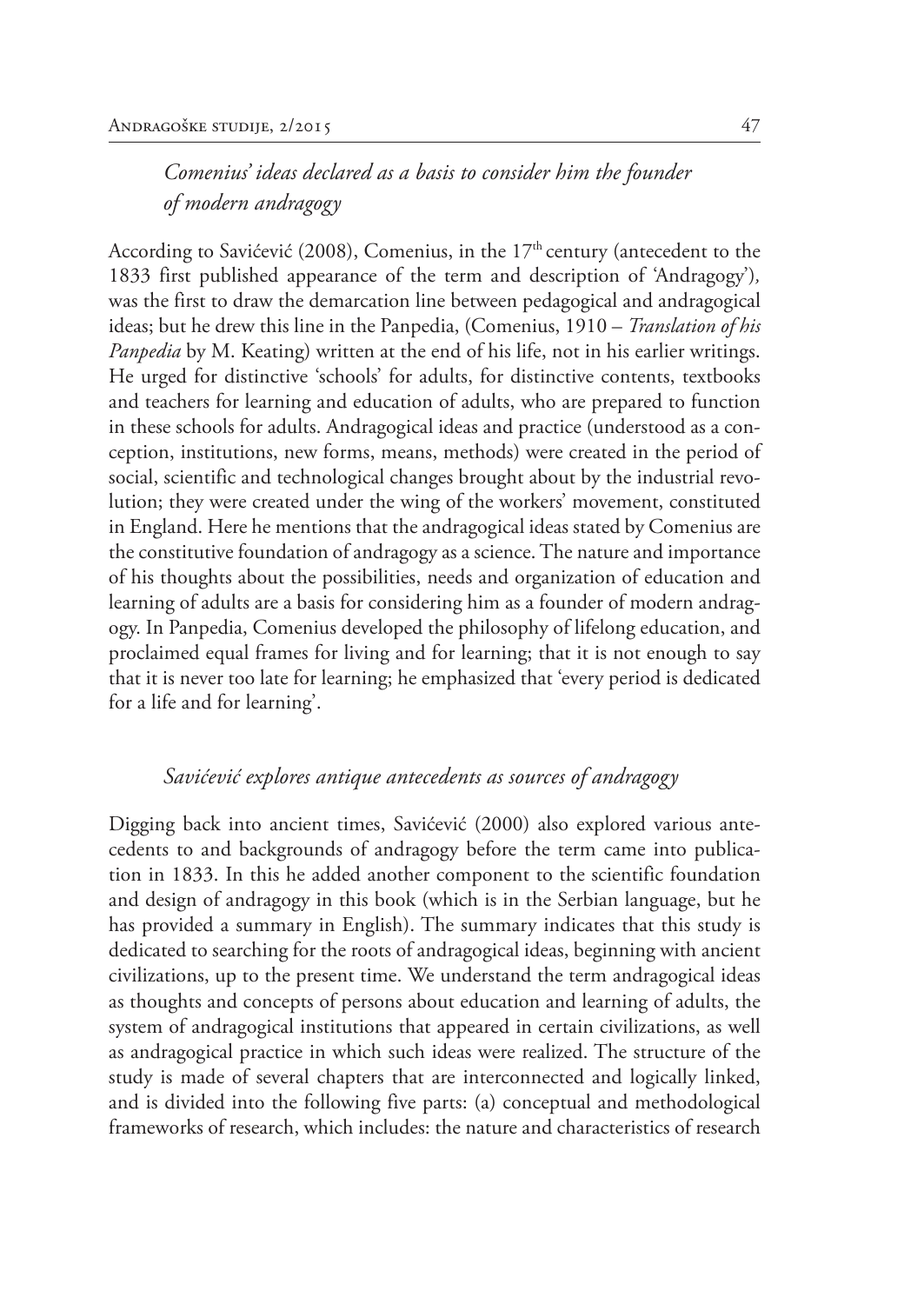of andragogical ideas and the methodological framework for research. (b) searching for the roots of the andragogical ideas of some authors, which includes: adult learning before literacy; ancient Greek civilization; the activities of the sophists; Socrates; Plato; Aristotle; the diffusion of Greek culture and science; Ancient Rome; Jewish cultural heritage; the Middle Ages; and the reversal brought by the New Century. (c) andragogical ideas in the international context, which includes: the work of Jan Amos Komensky; the ideas of Gruntdvig and their practical realization; the thoughts of E. N. Medinsky; the views of E. C. Lindemann; Thorndike's comprehension; and, thoughts of Freire. (d) andragogical ideas in the Yugoslav frame and context includes: practical realization in the Yugoslav cultural space; the social philosophy of Svetozar Marković; Radovan Dragović; Dimitrije Tucović; Dušan Popović; Filip Filipović; activities of the Serbian social democrats in practice; and, thoughts of Vićentije Rakić (e) andragogical comparisons and conclusions, including a final general discussion.

# *Henschke cites ancient hebrew and greek languages as sources and other items*

Henschke (1998) asserted that long before the term andragogy appeared in published form in 1833, ancient Greek and Hebrew educators, if not others, used words that although they were antecedents to andragogy, included elements of the concept that has come to be understood within some of the various meanings and definitions of andragogy. He attempted a descriptive definition of andragogy that moved in the direction of calling it a scientific discipline of study. This he posed in contrast to what others considered to be the fading influence of andragogy. He went back earlier in history and claimed that the language of the Hebrew prophets, before and concurrent with the time of Jesus Christ, along with the meaning of various Hebrew words and their Greek counterparts – learn, teach, instruct, guide, lead, and example/way/model – provide an especially rich and fertile resource to interpret andragogy. He expected that by combining a probe of these words and elements with other writings, a more comprehensive definition of andragogy might evolve. So, he attempted a definition of andragogy, as follows: "Andragogy is a scientific discipline for the study of the theory, processes, technology and anything else of value and benefit including learning, teaching, instructing, guiding, leading and modeling/exemplifying a way of life, which would bring adults to their full degree of humaneness."

The Hebrews/Jews in ancient times received the Ten Commandments, which were considered to be the most important text in the Hebrew Bible, or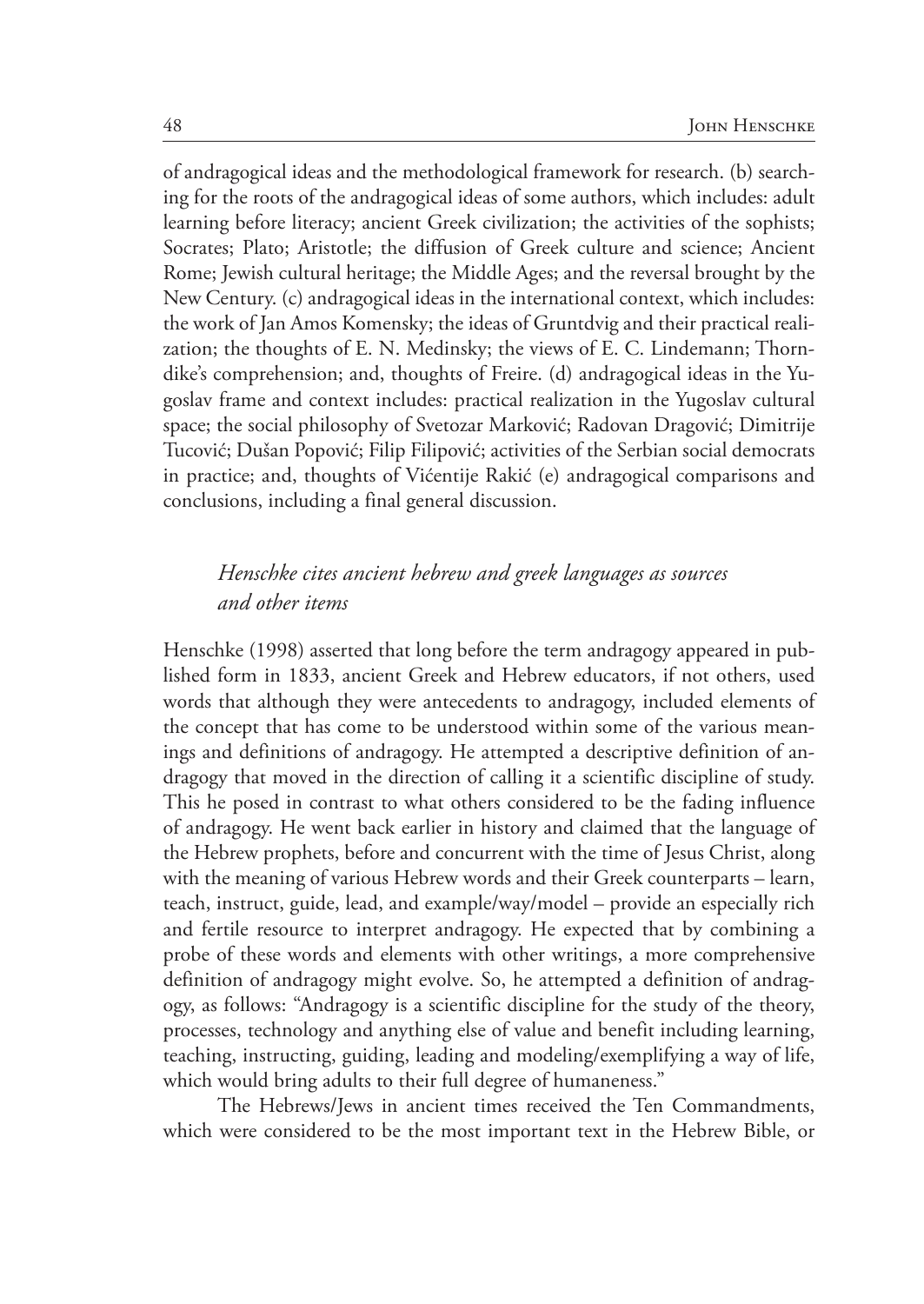as some call it, the Old Testament. From the book of Deuteronomy, chapter six, verses four through seven, these words of instruction are included: "Hear, O Israel; the Lord your God is one Lord. You shall love the Lord your God with all your heart, with all your soul, and with all your might. These words, which I *[God]* command you this day shall be in your heart: And you shall teach, or sharpen them diligently to your children and shall talk of them when you sit in your house, when you walk by the way, when you lie down, and when you rise up." This is an illustration of their mode of teaching and learning – quite andragogical, long before (about 1423 BCE, or before Christ – BC) prior to when the word andragogy was invented or published in 1833 by Kapp.

When Jesus Christ of Nazareth was 12 years of age (about the year 8 CE – Common Era, or 8 AD, as some call it, anno Domini – the Year of the Lord), he was taken by his parents to the annual Feast of the Passover in Jerusalem (Luke 2:41–52). In an exchange conducted as he sat with the teachers in the Temple, he both listened to them and asked them questions – quite andragogical, about 1825 years before the word andragogy was first published by Kapp.

Henschke (2004) was inspired to adapt a poem that depicts how andragogy caught hold of him and has maintained its grip. He also found deep involvement in andragogy, when he paraphrased Robert Frost's poem, *Our Gift Outright*, delivered at the USA 1961 Presidential Inaugural Ceremonies of John Kennedy and Lyndon Johnson. The paraphrase follows:

Andragogy belonged to me before I belonged to Andragogy.

Andragogy was my longing desire in living, teaching and learning for a few decades Before I was her educator. Andragogy was mine

In undergraduate school, in graduate school, in theological seminary, in clinical training, in parish ministry, in doctoral studies, in university faculty, in consulting with various organizations throughout society,

But I belonged to Pedagogy, still captive,

Possessing what I still was unpossessed by,

Possessed by what I now no more possessed.

Something I was withholding made me weak

Until I found it was myself

I was withholding from the dynamic, vibrant idea of Andragogy,

And forthwith found new educational and living possibilities in surrender.

Such as I was I gave myself outright

(The deed of gift was many deeds of dialoguing with others about Andragogy)

To Andragogy vaguely realizing a new idea embodying teaching, learning, and living,

But still unstoried, artless, unenhanced,

Such as Andragogy was, such as she will become.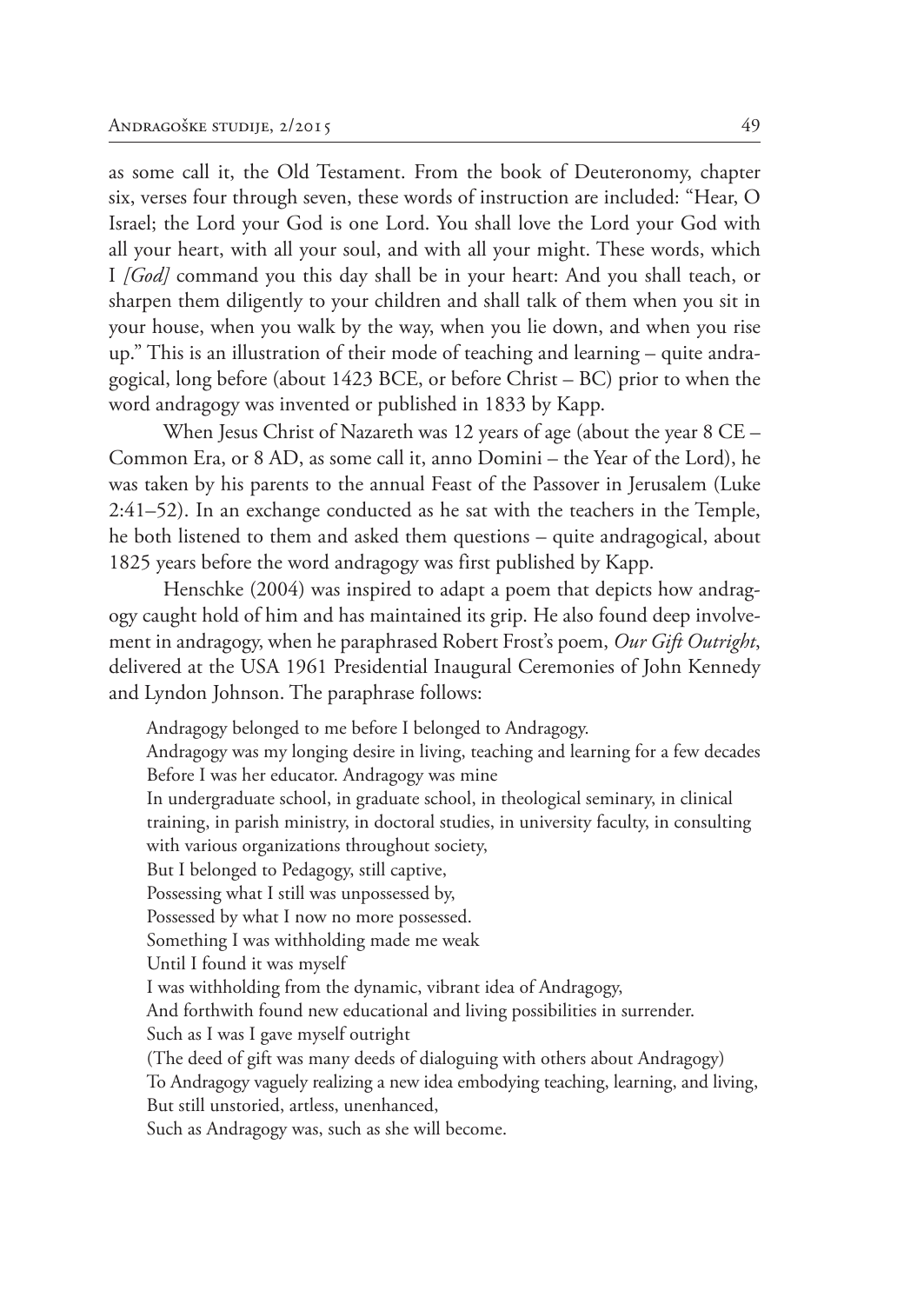### **Knowles' structure for andragogy and changes toward SDL**

The main structure of Knowles' (1970, 1980, 1990) andragogical expression took the form of a process design instead of a content design, with assumptions and processes. The assumptions about adult learners at that time were: 1. they need to know a reason that makes sense to them as to why they should learn any particular subject matter content; 2. they are inclined toward and have a strong desire to be self-directing in their learning; 3. their experience is a learning resource for themselves and others; 4. their learning needs are focused on the developmental tasks of their social roles; 5. their time perspective is a need for one of immediate application; and, 6. their motivation is much more intrinsic (internal) rather than extrinsic (external). The learning processes adults want to be actively and interactively involved in are: a. Preparation of the learners for what is coming in the andragogical learning experience; b. establishing a climate conducive to learning; c. cooperative and mutual planning; d. needing help in self-diagnosing their learning needs; e. setting objectives; f. designing the sequence of learning activities; g. mutually conducting the learning activities; and h. learners evaluating their own learner progress.

### *Transition from andragogical orientation toward including self-directed learning.*

Knowles (1975) published his guidebook for learners and teachers on the topic of Self-Directed Learning. This was the first time that he labeled pedagogy as 'teacher-directed' learning and andragogy as 'self-directed' learning. Previously, pedagogy was for children and andragogy was for adults. Now his perspective was that where new, unfamiliar content was involved with children and adults, pedagogy was appropriate; and, where adults or children had some background in the content, andragogy was appropriate. He attached the term 'self-directed learning' to his six andragogical assumptions and his eight andragoical processes. Andragogy was the underlying and overarching philosophy, and self-directed learning was the major way andragogy was to be implemented. Beyond giving equal footing to andragogy and SDL, it was the first time that he illustrated and implemented the Learning Contract (LC). He did this by having the LC focus on the idea of becoming and/or improving competence as a Self-Directed Learner, while using the contents and processes throughout the book to assist the learner to become self-directed and improve in this. In the book, Knowles also presented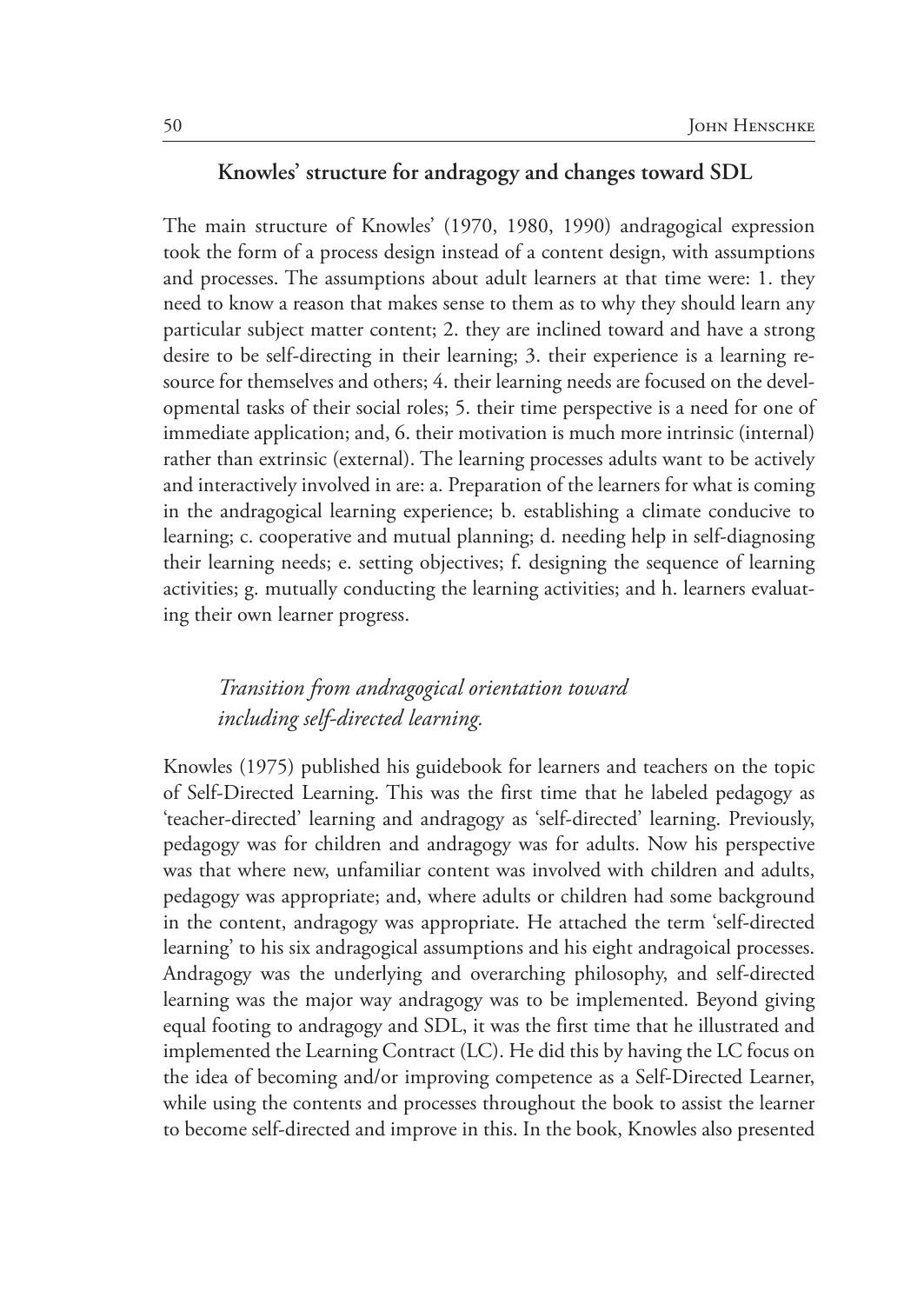a set of nine *Competencies of self-directed learning*, which may be considered the essence of a LC in and of itself, as follows:

- 1. An understanding of the differences in assumptions about learners and the skills required for learning under teacher-directed learning and self-directed learning, and the ability to explain these differences to others.
- 2. A concept of myself as being a non-dependent and a self-directing person.
- 3. The ability to relate to peers collaboratively, to see them as resources for diagnosing needs, planning my learning, and learning; and to give help to them and receive help from them.
- 4. The ability to diagnose my own learning needs realistically, with help from teachers and peers.
- 5. The ability to translate learning needs into learning objectives in a form that makes it possible for their accomplishment to be assessed.
- 6. The ability to relate to teachers as facilitators, helpers, or consultants, and to take the initiative in making use of their resources.
- 7. The ability to identify human and material resources appropriate to different kinds of learning objectives.
- 8. The ability to select effective strategies for making use of learning resources and to perform these strategies skillfully and with initiative.
- 9. The ability to collect and validate evidence of the accomplishment of various kinds of learning objectives (p. 61).

# *Three major instances of implementing the use of andragogical LCs with enhancing SDL*

*First.* As a continuing education specialist in the University of Missouri Extension, a Professor of Adult Education with the University of Missouri-St. Louis College of Education, and a Professor and Chair of the Doctoral Emphasis Specialty in Andragogy at Lindenwood University School of Education, St. Charles, Missouri, I applied and used learning contracts in numerous ways (Fedeli, et al., 2012). I began using them in 1975 and continue using them until the present time of this writing and will continue during the remainder of my educational career. The structure I most regularly used was Knowles' (1986) five columns as follows: what are you going to learn (objectives); how are you going to learn it (resources and strategies); time span of when you will learn (schedule); how will you know that you learned what your objectives specified (evidence of accomplish-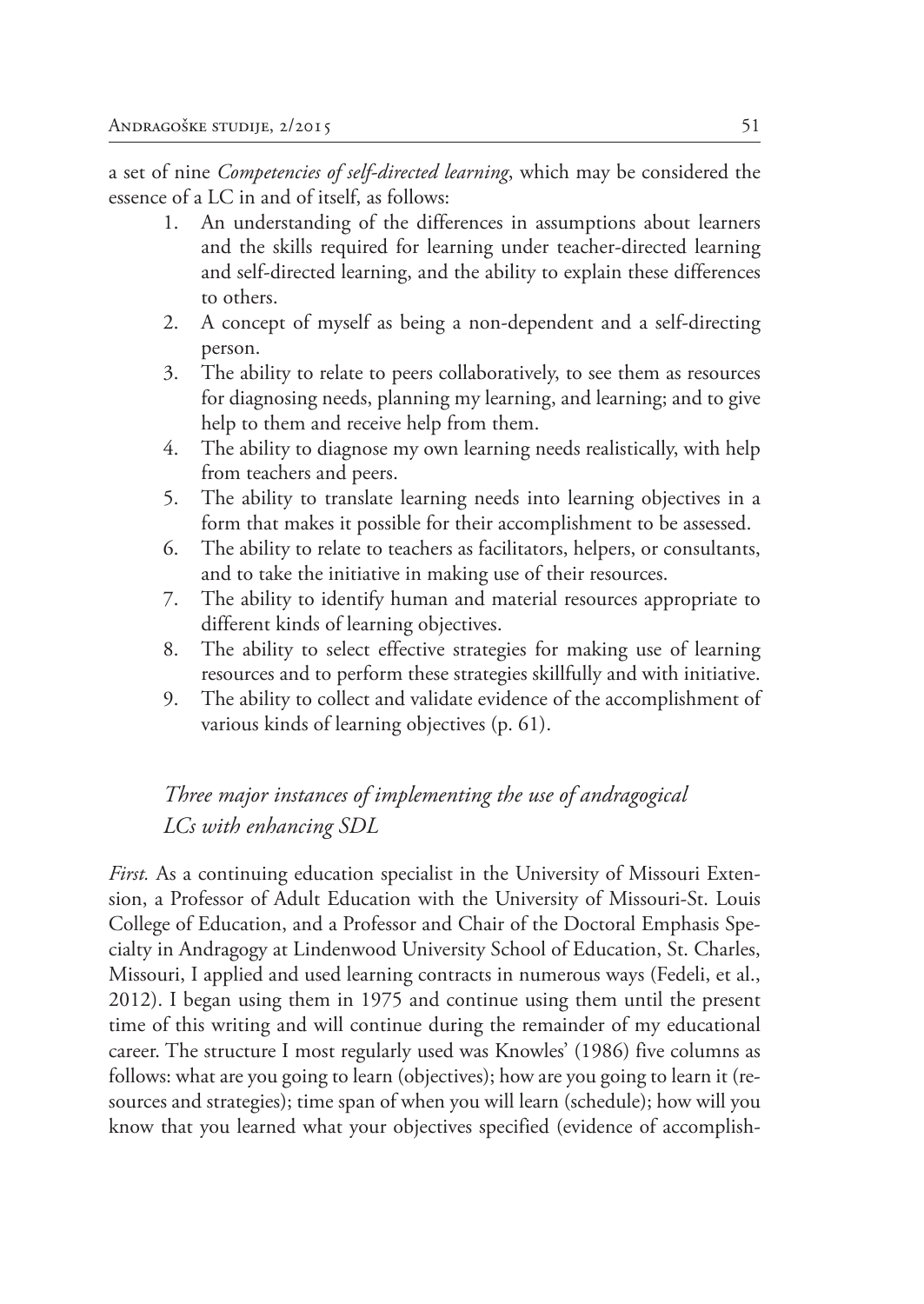ment), and, what standard will be used and who will validate that you learned what you indicated (proving that you learned what you said you would learn)?

*Second.* I used the Learning Contract (LC) with a small convent of 50 Roman Catholic sisters who had not had a new novitiate enter the Order in more than a decade. The average age of the sisters was increasing one year each year this continued. They expressed concern that if this pattern continued, their Order would soon 'die out'. The Superior General and Council worked together with me for 75 days over a period of almost three years, during which each member of the Order developed and used an LC for herself, and the total group developed and implemented a LC for their future. In the process they looked at their past and considered options for their future. The happy result was that they initiated a merger with another Order and successfully came together to form a new Order. They are alive and vibrant today – 32 years later – looking toward a bright future and are receiving new members along with carrying on active contributive ministries (Fedeli, et al, 2012).

*Third.* I engaged the participants in Learning Contracts (LC) as part of an adult education program I conducted with the manager and 15 members of the educational and human resource division of a major corporation serving two US states (Fedeli, et al, 2012). They had not received an update on their education in about 16 years and requested my university to provide the update. I was selected to address this issue. We worked together for two-and-a-half years on this project. Each one of the participants became engaged in developing, writing and implementing a learning contract that served their learning needs throughout the duration of the project. The group as a whole, along with their manager, developed and implemented a learning contract that would help to guide them in assuring that they received and internalized the updating goal. As time progressed, each person and the team gained the competence that helped them become the most effective team in the corporation. They were involved in changing the function of the corporation's education division toward performance support. They used to conduct the education of the workers the traditional way of taking them off the line for a week or two and then sending them back to their job with the workers saying "I am glad that is over with; now we can get back to our work and forget all this stuff." As they received and internalized the educational update, they made some changes. They were expressing themselves in a way that showed they were delighted to be contributing to their organization and to their community.

The manager of the above group decided to take a Master's Degree in Andragogy to learn how to do what I had been doing with them during the update. At the end of his degree program he designed and implemented what he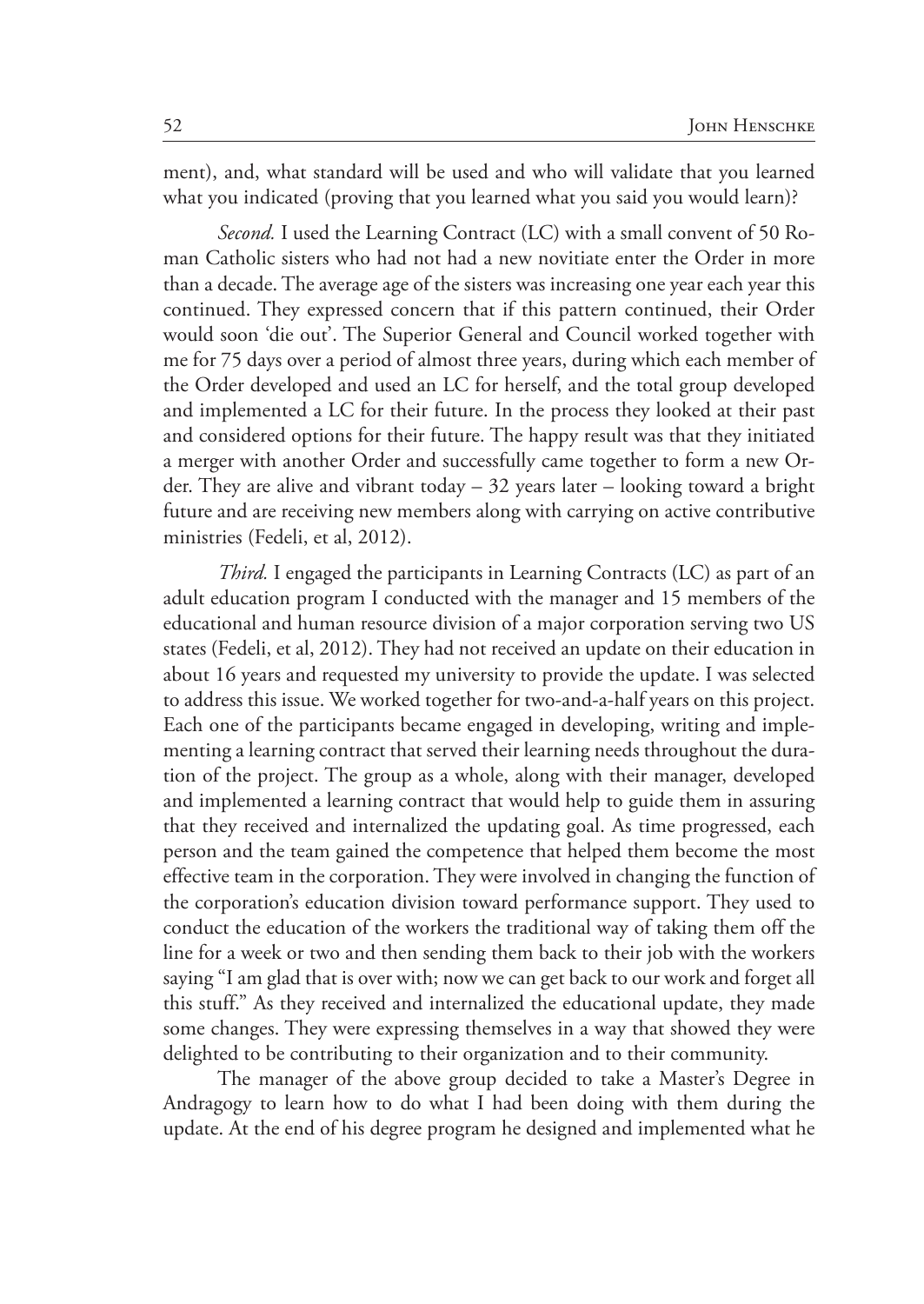wanted to do for his 'capstone / internship' experience. He elected to do the research within his corporation, to analyze all of the current training / educational programs being conducted and determine the time, costs, etc., for them. Then, he used that data, redesigned and recalculated the cost in time, costs, etc., for all of them so that they would be conducted with an andragogical, self-directed, learning contract approach. Then, he compared the two. His conclusion was that if the new approach were actually implemented in the corporation, in a five year period of time, they would save \$5 million US dollars. Since he had the data from inside the corporation, he was able to do a thorough analysis (Fedeli, et al, 2012).

# *Research combining a charter for andragogy with ten elements of SDL*

Mezirow (1981), adding to the discussion on andragogy, developed a critical theory of adult learning and education, and laid the groundwork for what he called a charter for andragogy that included twelve core concepts that would help with an organized and sustained effort to assist adults to learn in a way that enhanced their capability to function as self-directed learners. Suanmali (1981), a doctoral student of Mezirow, focused his dissertation research on the agreement he found that 174 adult educators, including professors and practitioners, had on ten of those twelve core concepts of Mezirow (1981) that all related to self-direction in learning. All items except numbers eight and twelve were included. The major theme that came out of his research was that to assist adults to enhance their capability to function as self-directed learners, the educator must: 1. decrease learner dependency; 2. help learners use learning resources; 3. help learners define their learning needs; 4. help learners take responsibility for learning; 5. organize learning that is relevant; 6. foster learner decision-making and choices; 7. encourage learner judgment and integration; 8. facilitate problem-posing and problem-solving; 9. provide a supportive learning climate; and, 10. emphasize experimental methods.

## *Developing phases and phase transitions for learning SDL in the classroom*

Taylor (1986) discovered the sequential and circular process of learning for selfdirection in the classroom and used Knowles' (1975) book on self-directed learning as a foundation to her outline and implementation of learning for self-direc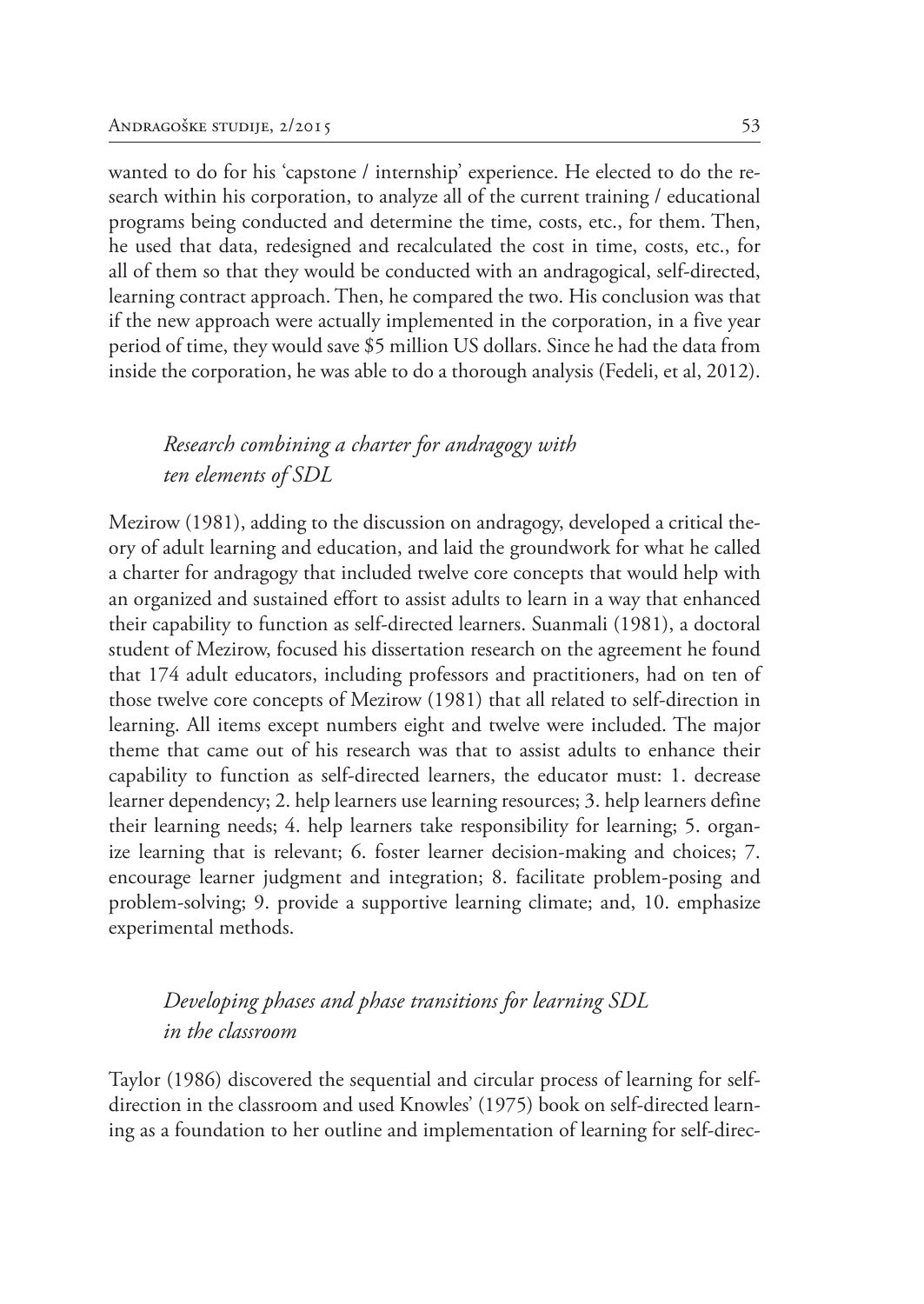tion in the classroom. The results came as follows: the study reveals four different seasons or phases of the experience in learning. The phases occur in a consistent order and eventually display a thematic problem being worked on. For six of the eight participants the problem was how to behave and understand oneself as a self-directed learner in a professional educational setting where one expects to be directed and evaluated. For two of the learners it was the problem of how to be a helper to others' learning without having to be the infallible and *only* source of direction. In all cases, learners were challenged to make a major reorientation in their assumptions and expectations about learning and teaching.

The four phases and the phase transition points through which this change of perspective occurred are briefly summarized as follows.

*Disconformation (Phase transition).* A major discrepancy between expectations and experience.

*Disorientation.* A period of intensive disorientation and confusion accompanied by a crisis of confidence and withdrawal from other persons who are associated with the source of confusion.

*Naming the problem (Phase transition).* Naming the problem without blaming self and others.

*Exploration.* Beginning with relaxation with an unresolved issue, an intuitively-guided, collaborative, and open-minded exploration with a gathering of insights, confidence and satisfaction.

*Reflection (Phase transition).* A private reflective rerview.

*Reorientation.* A major insight or synthesis experience simultaneous with a new approach to the learning (or teaching) task.

*Sharing the discovery (Phase transition).* Testing out the new understanding with others.

*Equilibrium.* A period of equilibrium in which the new perspective and approach is elaborated, refined and applied.

The sequence is most adequately represented as a cycle since the disorientation phase arises out of an experience of equilibrium similar to the final phase described here.

# *Experiences in SDL early in life and combining with andragogy in later times*

My two early experiences of Self-Directed Learning (SDL) took place before I knew there was such a thing as SDL. First, at three years of age, I refused to say my piece during the church Christmas program, although I had it definitely memorized to deliver. Second, I convinced a theological seminary professor to allow me to take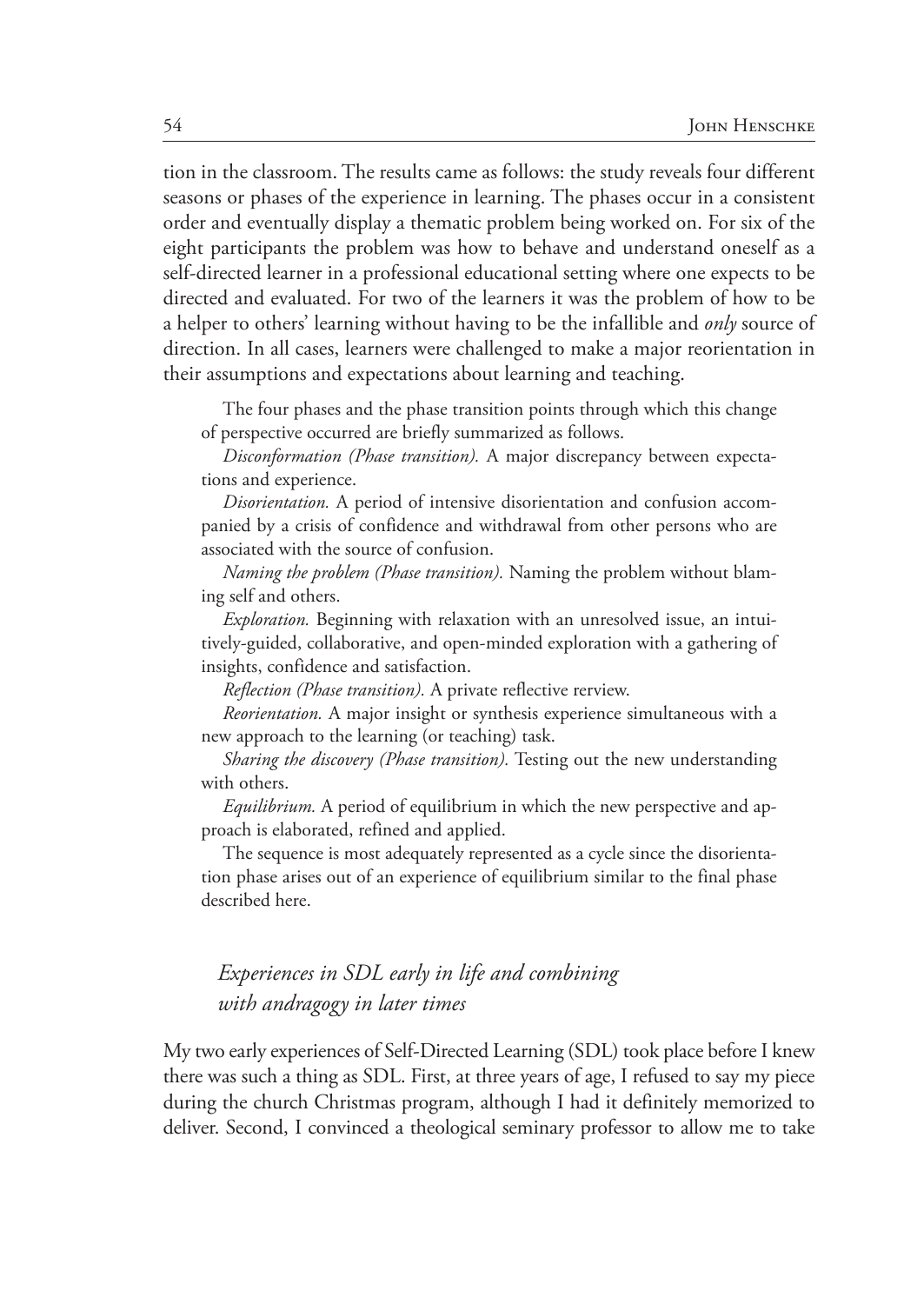an Old Testament Book study course in place of taking an additional required semester course in Hebrew. I didn't realize until a few months ago that these two anecdotes exemplified SDL. However, our research instrumentation on this is based on more than just a couple of anecdotes. Guglielmino's (1978) study out of which was developed the Self-Directed Learning Readiness Scale (SDLRS – later renamed "Learning Preference Assessment"); and, Henschke's (1989) andragogical Modified Instructional Perspectives Inventory (MIPI) are examples of our having researched in the respective areas of Self-Directed Learning and Andragogy. I believe that the SDLRS or LPA has been used in well into the hundreds of completed doctoral dissertations. The MIPI to the present in 2016 has been validated three times and used in 20 completed doctoral dissertations, as well as being used in at least 12 doctoral dissertations that are in the process of being completed. Copies of each may be considered for use in various research projects by contacting the author of each.

*Reciprocity among empathy, trust, and sensitivity between andragogues and learners*

*Reciprocity of empathy, trust and sensitivity.* To be effective, an andragogue needs to combine the reciprocity of empathy, trust, and sensitivity in concert with the ability and potential of learners for the same, to understand the learning process and interact with facilitators effectively in making the right choices. This reciprocity takes the form of the facilitator initiating and maintaining the combination of three elements. Insensitivity may get in the way/ block the process of modeling reciprocity of the three.

*Two crucial elements of Organizational Learning (Chiva and Algre, 2009) that strengthens this process are Dialogue and Risk-Taking. Dialogue is defined as sustained collective inquiry and interaction conducted among the participants – andragogues and learners – into the processes, assumptions, and certainties that make up everyday experience, which creates an understanding of communication. Risk-Taking is defined as tolerance of ambiguity, uncertainty and possible errors – effective organizations accept and learn from failure and mistakes. The 'D' and / or 'R' letter(s) is/are added to each item below where Dialogue and / or Risk-Taking strengthens it.*

*Empathy* – The andragogue:

- Feels fully prepared to teach; *D*
- Notices and acknowledges to learners positive changes in them; *D*
- Balances her/his efforts between learner content acquisition and motivation; *R*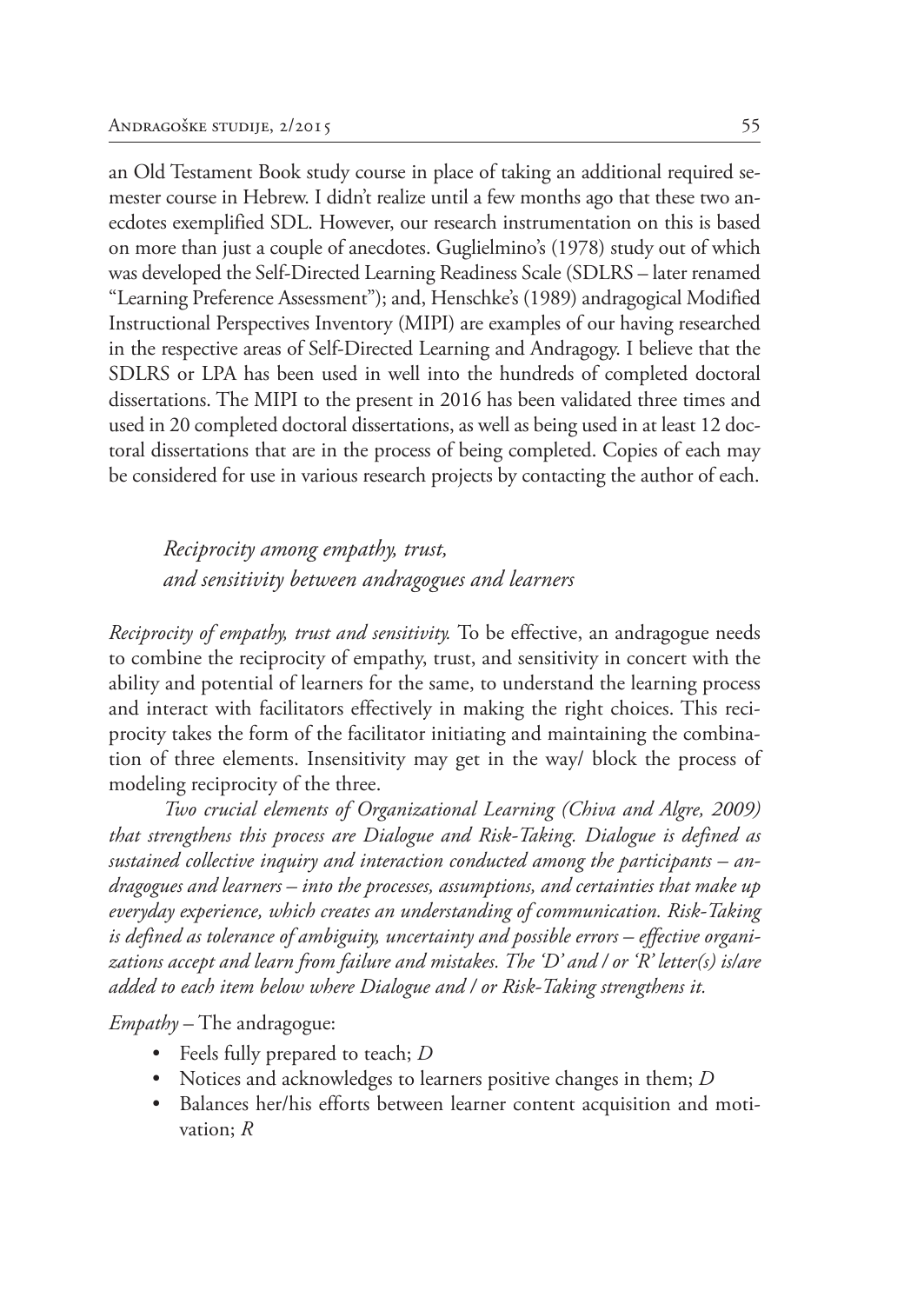- Expresses appreciation to learners who actively participate; *D*
- Promotes positive self-esteem in learners. *D R*

*Trust –* The andragogue:

- Purposefully communicates to learners that they are each uniquely important; *D*
- Believes learners know what their goals, dreams and realities are like;
- Expresses confidence that learners will develop the skills they need;
- Encourages the learners to learn what is needed; *R*
- Feels the learners' need to beaware of and communicate their thoughts and feelings; *D*
- Enables learners to evaluate their own progress in learning;
- Hears learners indicate what their learning needs are; *D*
- Engages learners in clarifying their own aspirations; *D*
- Develops a supportive relationship with learners; *D R*
- Experiences conditional positive regard for learners; *D R*
- Respects the dignity and integrity of learners. *D*

*Sensitivity –* The andragogue (with reciprocity, leans much more toward sensitivity):

- Makes certain to understand the learner's point of view; *D*
- Takes pains and time to get her/his point across to learners; *D*
- Exercises patience in helping all learners progress; *R*
- Overcomes any frustration with learner apathy; *D R*
- Will use whatever time learners need to grasp various concepts; *R*
- Thoroughly allows learners to ask all questions they need addressed; *R*
- Resists in her/himself any irritation at learner inattentiveness in the learning setting. *R*

*Insensitivity –* The insensitive educator (without reciprocity, leans toward insensitivity):

- Has difficulty understanding the learner's point of view;
- Has difficulty getting her/his point across to learners;
- Feels impatient with learner's progress;
- Experiences frustration with learner apathy;
- Has difficulty with the amount of time learners need to grasp various concepts;
- Gets bored with the many questions learners ask; and,
- Feels irritation at learner inattentiveness in the learning setting.

(Henschke, 1989; Henschke, 2014 b; Henschke, et al., 2015 b, c, d, & e).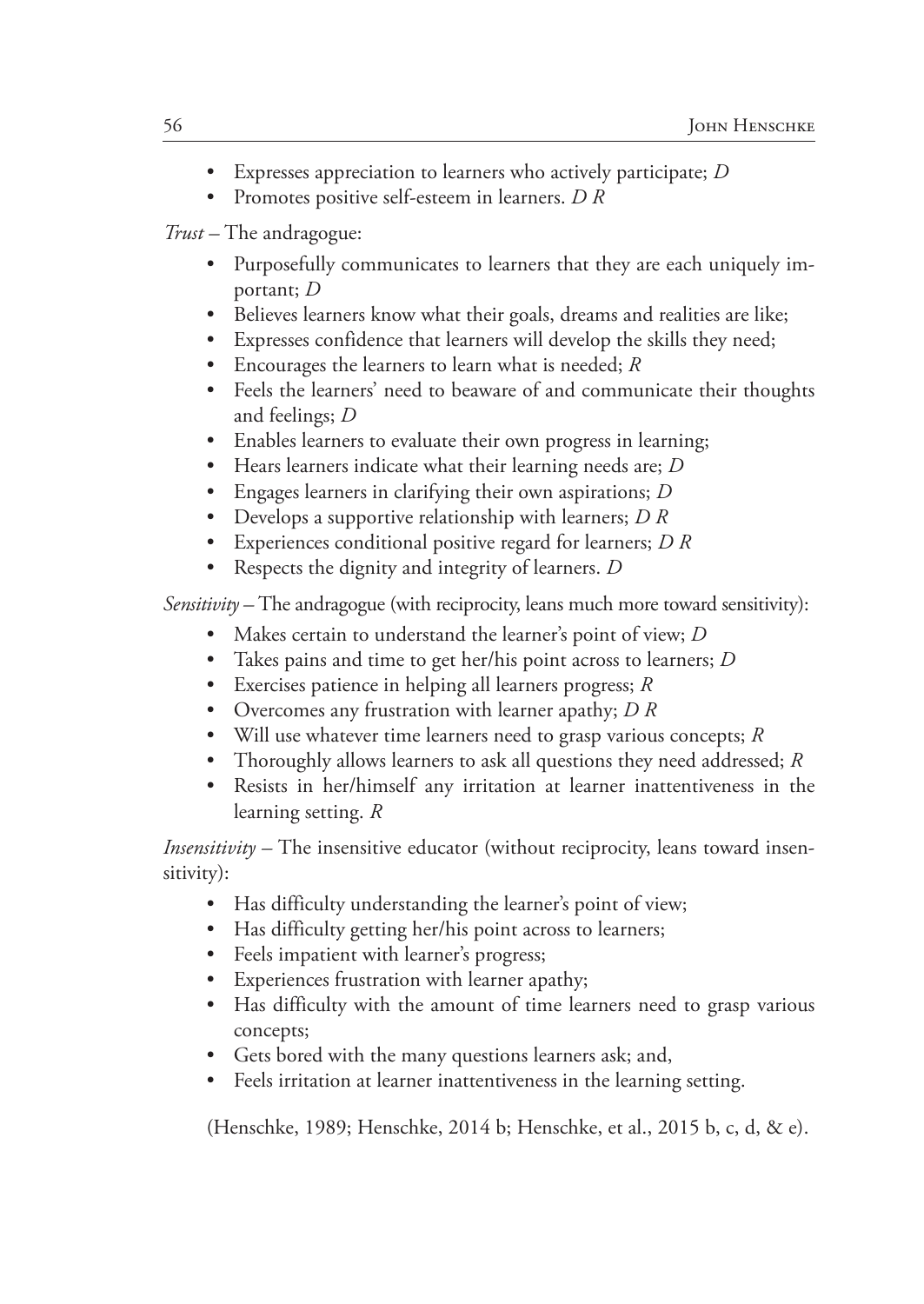### *Dimensions of maturing in life*

Henschke (2014a), at 83 years of age, includes both andragogy and SDL in developing his story on living a long, healthy life. He has used the following growth process in a self-directed way for a number of years. It follows a plan that Knowles developed for systematically functioning in life for adults and children at any stage of their maturing. Knowles (1959, 1970, 1980) contrasts what happens with learners in the early stages and what happens with learners in the more maturing stages of life. The idea of maturity as a goal of healthy living within adult and community education and learning, needs to be divided into various dimensions, if it is to serve as a guide for facilitating continuous learning. Out of the psychological literature Knowles identified the notion that there are several dimensions of the maturing process in healthy living, each with its own unique cycle of development and growth. If the really critical dimensions of the maturing process could be listed, then adult and community education could have some yardsticks against which to measure the accomplishment of its mission which is to be found in helping bring about healthy living. As a starting point, Knowles found the following fifteen dimensions of maturing provided in the list below which are nominated for consideration. (Note that these dimensions describe directions of growth, not absolute states of being to be achieved.). The movement of the learners on these dimensions would be:

| From                    | Toward                   |
|-------------------------|--------------------------|
| Dependence              | Autonomy                 |
| Passivity               | Activity                 |
| Subjectivity            | Objectivity              |
| Ignorance               | Enlightenment            |
| Small abilities         | Large abilities          |
| Few responsibilities    | Many responsibilities    |
| Narrow interests        | <b>Broad</b> interests   |
| Selfishness             | Altruism                 |
| Self-rejection          | Self-acceptance          |
| Amorphous self-identity | Integrated self-identity |
| Focus on particulars    | Focus on principles      |
| Superficial concerns    | Deep Concerns            |
| Imitation               | Originality              |
| Need for certainly      | Tolerance for ambiguity  |
| Impulsiveness           | Rationality              |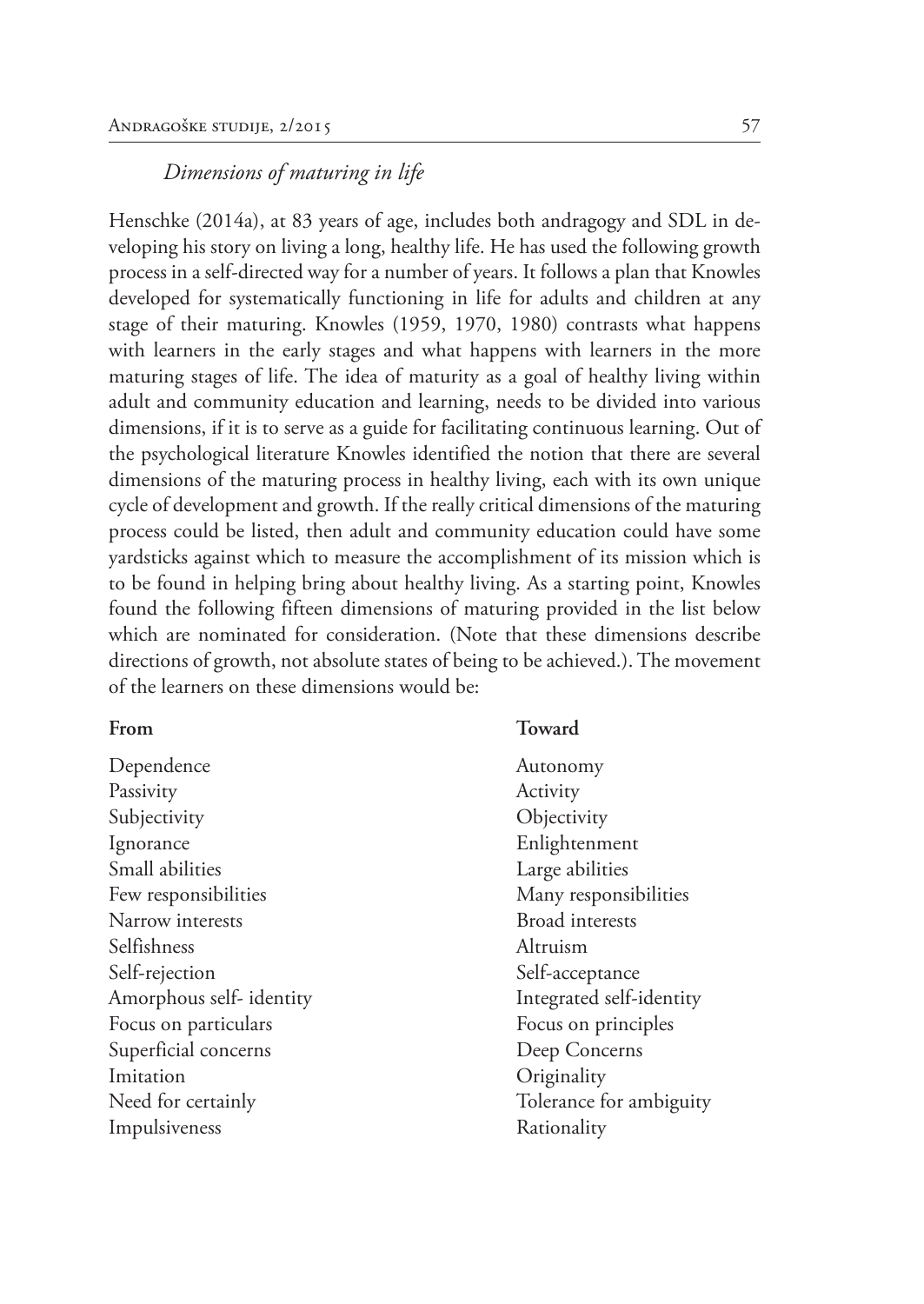Although no stage is completely fulfilled at any point in life, one would seek to move along the path of each dimension through SDL. Some educators would be more inclined to control and direct the person seeking a healthy and long life, thus seeking to maintain them in the earlier stage of each dimension. The andragogue (the adult educator who practices the art and science of facilitating adults in their learning for a healthy and long life) would be more inclined to support and encourage the person seeking to become more self-directed and creative in the solutions they are willing to experiment with and implement. Thus, they would be seeking to help each adult, and even each child, move forward through SDL toward the expanded enactment of an individual dimension or combination of dimensions in her/his maturing and developing healthy living. Of all the dimensions, most important with the author at this time centers in developing deep concerns within himself and doing it in a SDL way.

### *On becoming and continuing to be a winner in life*

From my background, I have had a tendency in my life to be a bit pessimistic. So, to overcome this inclination, I have developed the Self-Directed Learning habit to practice consistently some of what Waitley (circa, 1988) suggests, a system for living which he calls qualities of a total winner – he has ten of them. It all has to do with the 'self' of the person who would be a winner in life. These qualities are all involved with growth/learning, which when combined with the self, could be aspects of self-direction in learning, or 'self-directed learning'. In adopting attitudes and implementing actions, there is learning that takes place on the part of the person adopting or implementing. Since Knowles (1970) suggests that learning is an internal process, it is and has to be chosen by the person internally and not dictated or governed by someone other than the self – the person. So, Waitley's ten qualities are paired with five personal attitudes, which lead into five personal actions. *First*, the attitude of *self-expectancy* is expressed as: 'I was good today; I'll be better tomorrow'. *Second*, this attitude leads to the action of *self-motivation* and is expressed as: 'I want to… and I can'! *Third*, the attitude of *self-image* is expressed as: 'I see myself changing, growing, achieving, and winning'. *Fourth*, this attitude leads to the action of *self-direction* and is expressed as: 'I have a plan to make it happen; and, I'll do what is necessary to get what I want'. *Fifth*, the attitude of *self-control* is expressed as: 'I'll take the credit or the blame for my performance'. *Sixth*, this attitude leads to the action of *self-discipline* and is expressed as: 'of course I can do it; I've practiced it mentally a thousand times'. *Seventh*, the attitude of *self-esteem* is expressed as: 'I do things well because I'm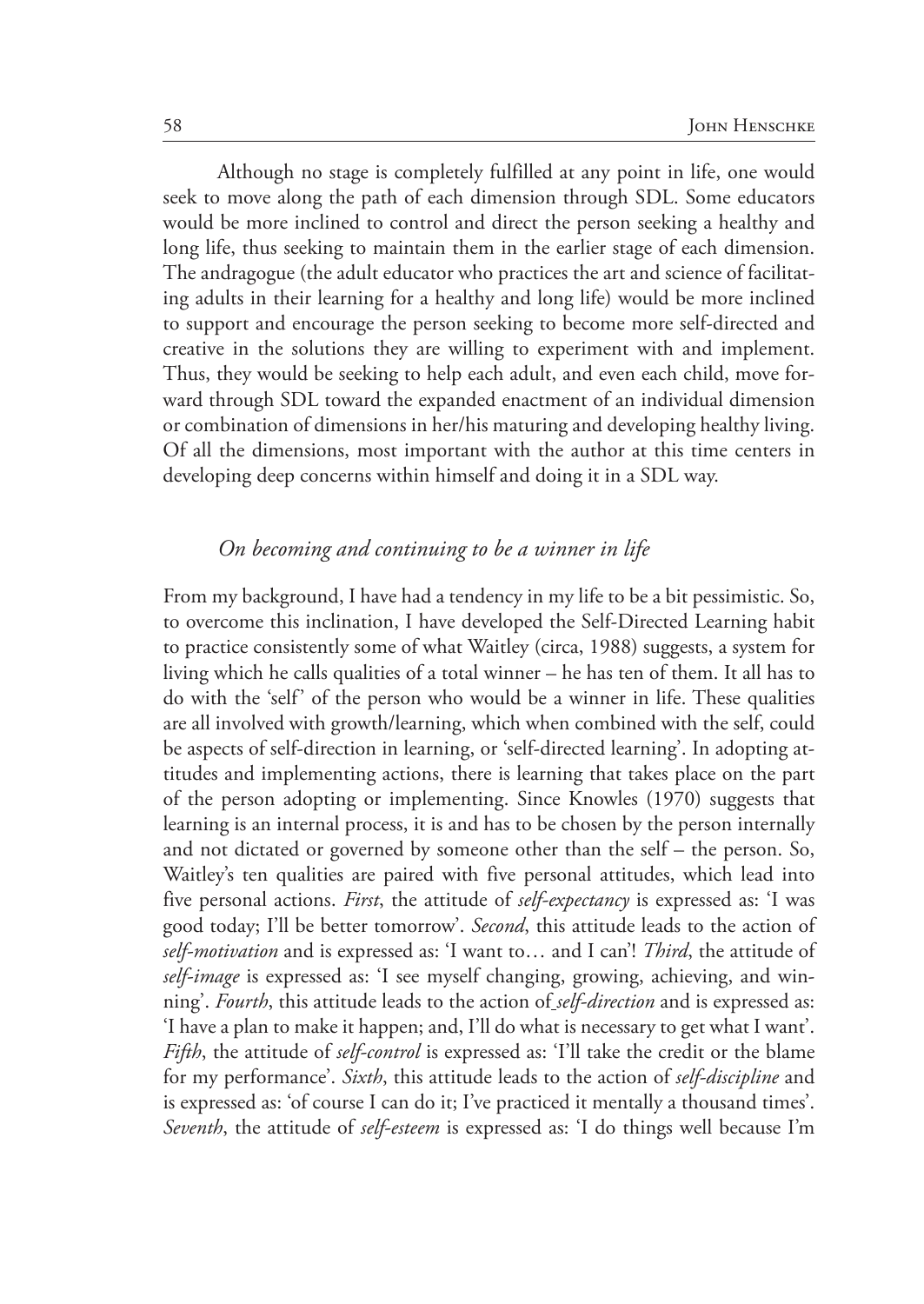that kind of person'. *Eighth*, this attitude leads to the action of *self-dimension* and is expressed as: 'I live every moment, enjoying as much, relating as much, doing as much, giving as much as I possibly can'. *Ninth*, the attitude of *self-awareness* is expressed as 'I know who I am, where I am coming from and where I am going'. *Tenth*, this attitude leads to the action of *self-projection* and is expressed as: 'tell me what you want, maybe we can work on it together'. This frame takes constant concentration and attention. One reason is that as human beings, it is too easy to slip into the negative side and think we can't do anything correctly. Nonetheless, as this frame becomes habitual, we move ourselves forward quite positively. Besides, the connection of attitudes leading to actions, serves to strengthen selfdirected learning. It is not only surprising, but also encouraging to experience the positive results of speaking winning ideas into one's life.

# *Using an andragogical self-directed learning model with medical education*

Ramnarayan and Hande (2005) indicate that SDL has been identified as an important skill for medical graduates. To meet the challenges in today's healthcare environment, self-directed learning is most essential. Several health care institutions have made SDLs a part of the curriculum. In self-directed learning, learners take the initiative in making use of resources rather than simply react to transmissions from resources, thus helping learners to learn more and learn better. The main purpose of education must now be to develop the skills of inquiry, and more importantly to go on acquiring new knowledge easily and skillfully the rest of his or her life.

The concept of self-directedness in learning was first discussed in educational literature as early as 1926 (Lindenman). From this writing, a preliminary description of self-directed learning emerged. Self-directed learning, in its broadest meaning, describes a process in which individuals take the initiative with or without the help of others, in diagnosing their learning needs, formulating learning goals, identifying resources for learning, choosing and implementing learning strategies and evaluating learning outcomes (Knowles, 1975). It is no longer practical to define the purpose of education as transmitting what is known. In a world in which the half-life of many facts and skills may be ten years or less, half of what a person has acquired at the age of twenty may be obsolete by the time the person is thirty.

One may ask a question such as: why Self-Directed Learning? One reason is that there is convincing evidence that people who take the initiative in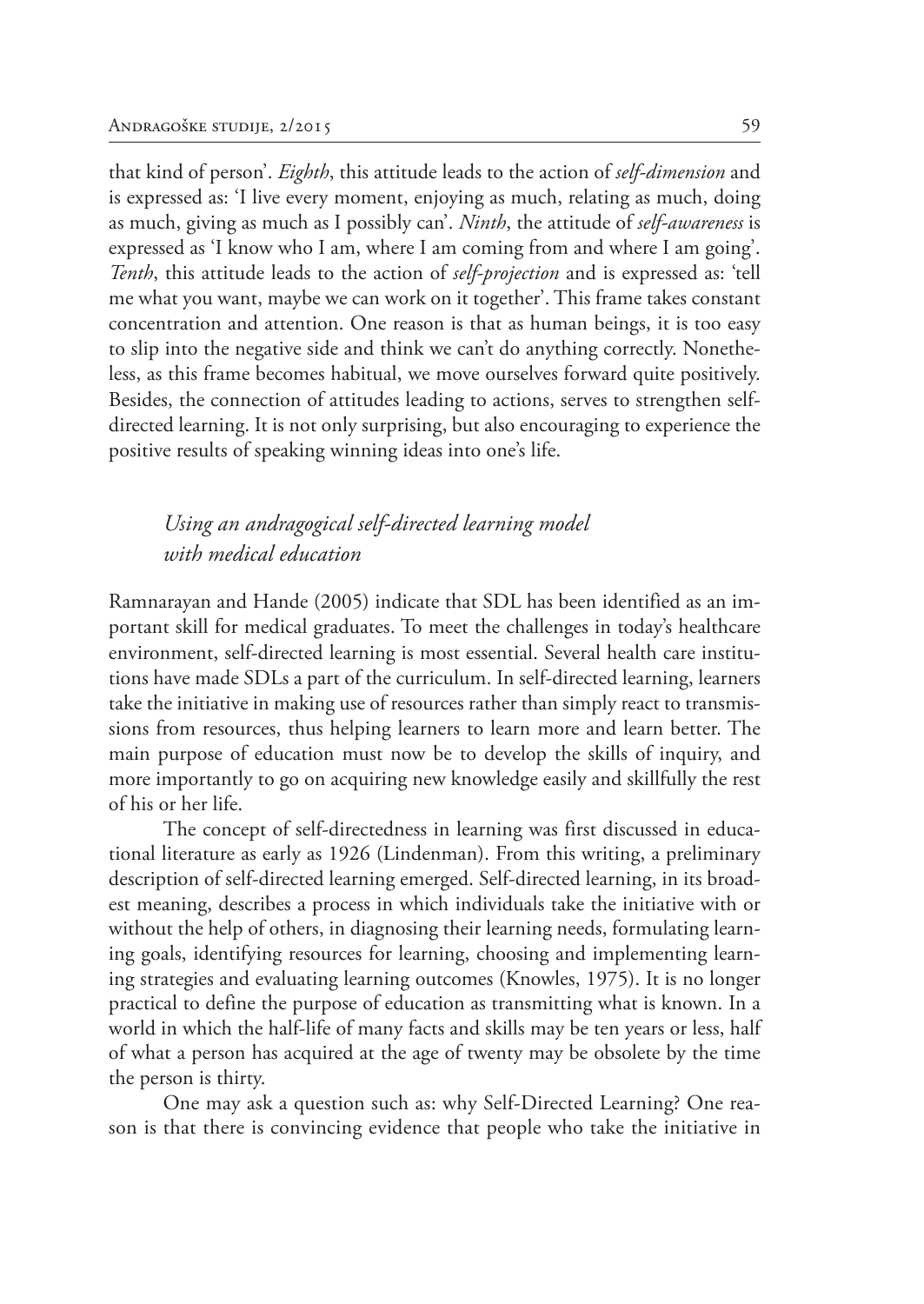learning learn more things and learn better than people who sit at the feet of teachers passively waiting to be taught. The second reason is that self-directed learning is more in tune with our natural processes of psychological development; an essential aspect of maturing is developing the ability to take increasing responsibility over our own lives to become increasingly self-directed. The third reason is that many of the new developments in education put a heavy responsibility on the learners to take a good deal of initiative in their own learning. To meet the challenges in today's healthcare environment, self-directed learning is most essential.

Thus it is important to attain new knowledge easily and skillfully for the rest of one's life. Lifelong, These folks use the andragogical approach for Self-Directed Learning originally designed by Knowles (1975), which carries with it the six assumptions and eight processes originally formulated in Knowles' conception of andragogy. SDL has been identified as an important ability for medical graduates (Harvey, 2003).

# *Providing the foreword to the Italian translation of Malcolm's Self-Directed Learning book*

It is a high honor and privilege to be asked to provide the foreword to the Italian translation of Malcolm's Self-Directed Learning book. It took extensive thought to make certain I would do it justice. Here is a part of it (Henschke, 2014).

*Self-Directed Learning: A Guide For Learners and Teachers* By Malcolm S. Knowles Introduction to the Italian translation of the book to be published by John A. Henschke

*Malcolm S. Knowles stands as a giant catalyst at the juncture – past, present, and future – of andragogy (the art and science of helping adults learn) and self-directed learning (taking increased responsibility for one's learning) within the field of Adult Education and Human Resource Development. \*Note: Malcolm considered andragogy to be his overarching concept of adult learning, and self-directed learning to be the strategy for implementing andragogy. I began learning with Malcolm more than 47 years ago as of this writing in 2014, and in many ways have continued even to the present day. I anticipate that my learning with him will continue for many years to come. Though decades have passed, I can recall my first learning experiences with Malcolm S. Knowles as if it occurred yesterday. (He always liked everyone to call him*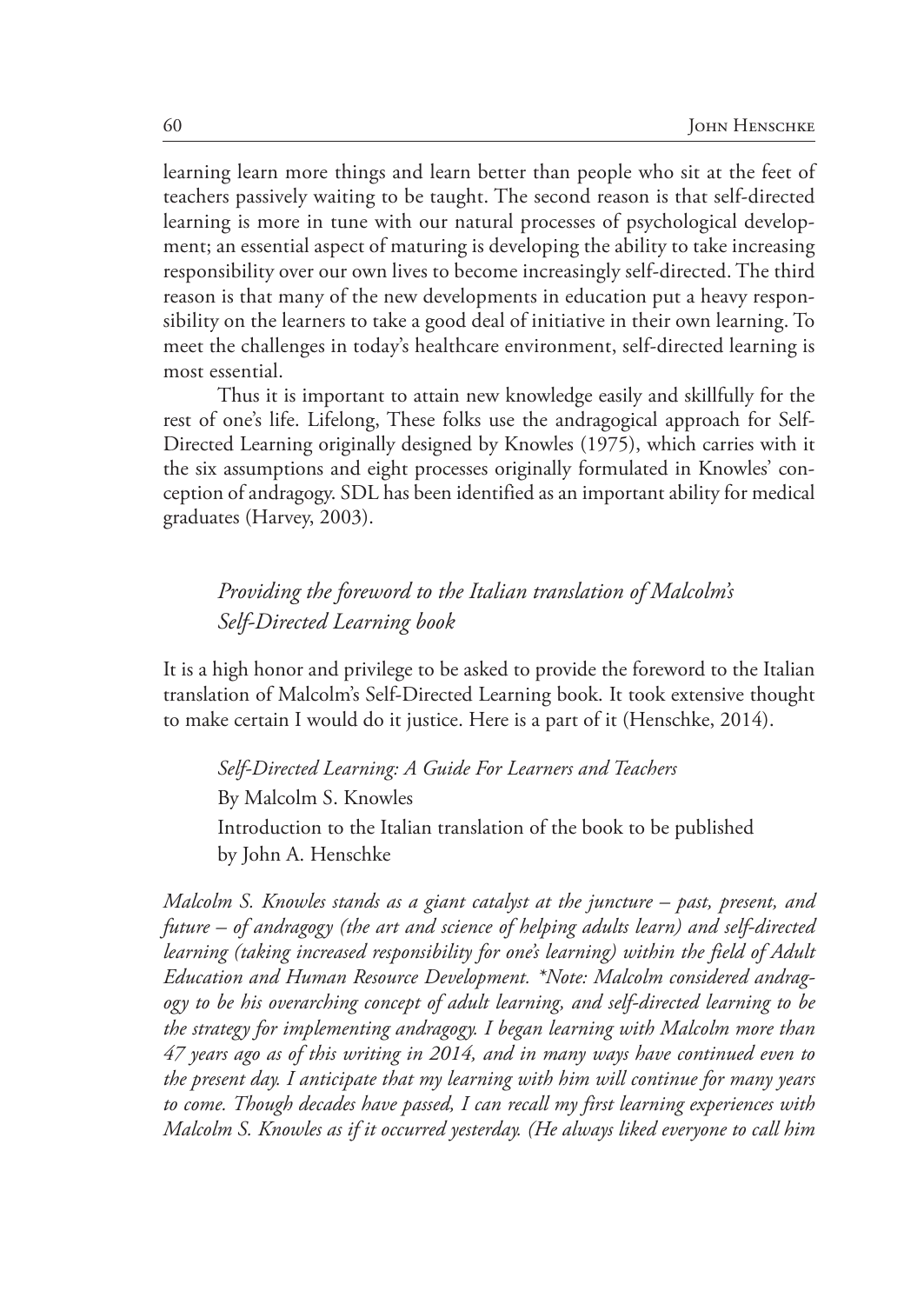*Malcolm.) I remain captivated by each of my experiences of learning with Malcolm for a variety of compelling reasons.*

For more than 50 years until his death in 1997, Malcolm devoted his personal and professional life to exemplifying the theory and practice of andragogy and self-directed learning: as a speaker to audiences of 10,000 or less; as a university professor with a multiplicity of adult learners (his students); as a consultant to numerous institutions and corporations in countries around the world; as a writer of 19 books and 225 articles; and as a human being that showed great care for any person with whom he happened to be meeting. I observed him being sought out at national conferences, studied with him in my doctoral program, and worked with him in various educational settings. Malcolm was just Malcolm through and through. Eight successfully defended doctoral dissertations have been written about various aspects of Malcolm's work in andragogy. I believe Dušan Savićević, a University Professor from Belgrade (from whom Malcolm received the concept of andragogy) was right when he said that the world-wide history of andragogy will give Knowles a meritorious place in the development of this scientific discipline.

# *My personal experience of learning andragogy and Self-Directed Learning with Malcolm*

My personal and professional learning relationship with Malcolm, that blossomed and came to flower over the years, started in 1967. During the summer of that year I made preparations to move in September, halfway across the USA from Jacksonville, Illinois, to Boston, Massachusetts with my pregnant wife, Carol, and two daughters in our automobile pulling a U-haul trailer. Also during the summer of 1967, Malcolm convened an impromptu doctoral admittance committee meeting and approved my application to officially start on the program that fall semester. From that beginning, I was the beneficiary of a series of actions by Malcolm, who consistently expressed a caring attitude toward students. Such caring was a miracle to me and I was deeply touched. I was learning in the core of my being.

The second night after my arrival at Boston University (BU), Malcolm invited all the Adult Education students to an informal gathering to talk and share. He asked each of the approximately 25 people present to talk about his/her background, how he/she came to BU, what each hoped to gain from the program and anything else each wished to share. When it came my turn to share, one aspect of myself I indicated was that I was taught in my Christian upbringing that the days of miracles had passed immediately after the generation in which Jesus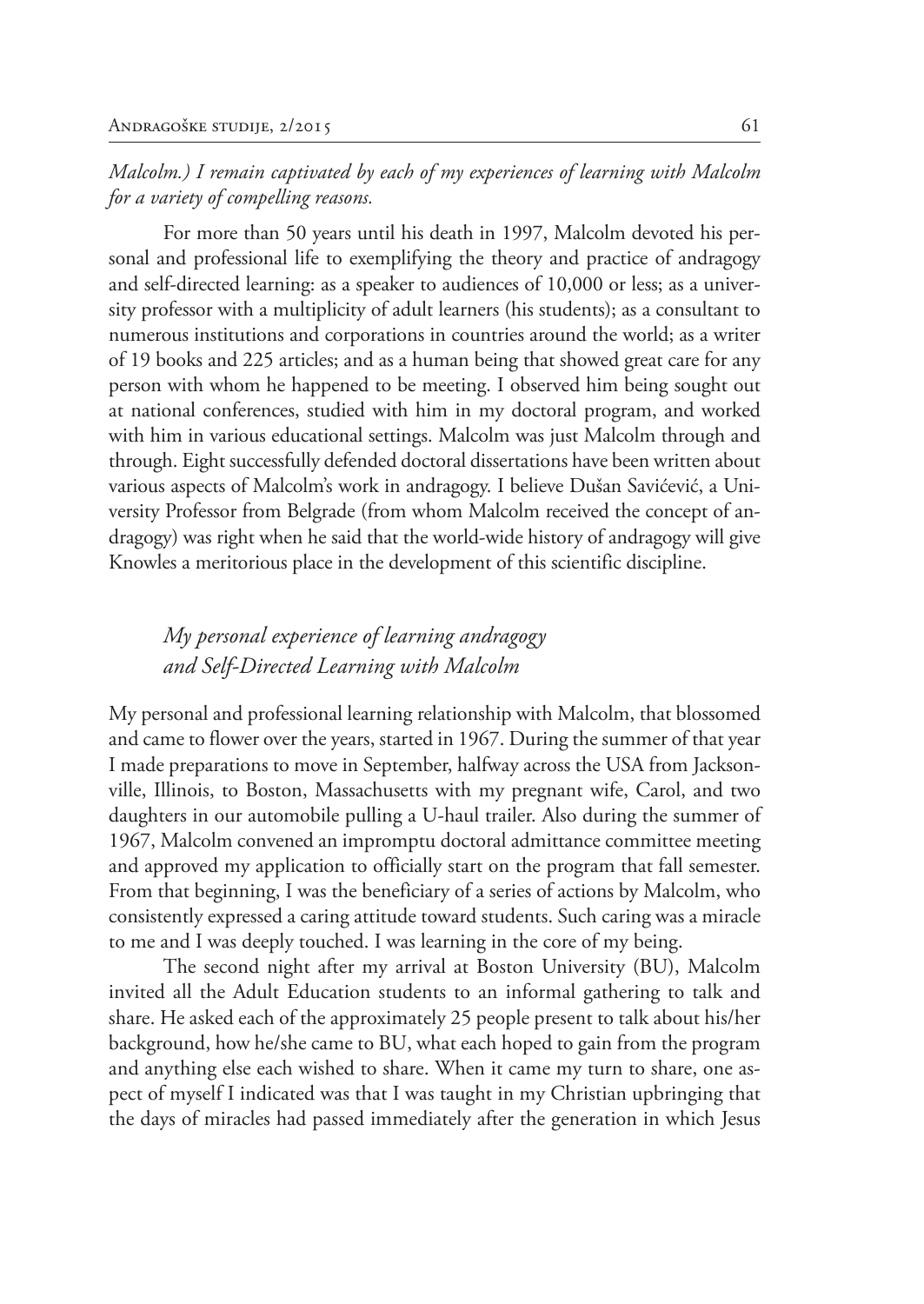Christ and the Apostles lived on earth. Nevertheless, I had already experienced the miraculous when Malcolm's efforts led to my becoming a doctoral student at BU. Here I was, not as yet in a formal class with Malcolm, and I had already experienced learning with him. Katz and Lazersfeld (1955) explained this in their research suggesting that it is the personal relationship that teaches.

# *Three anecdotes show more work needed for strengthening both andragogy and SDL*

There is still much work needed in strengthening both andragogy and SDL. In addition, it is my opinion that improving the cooperation between them could be beneficial to both of them. Moreover, the constituencies each and/or both serve may greatly enhance the long range interests of both. Three dated but clearly visionary and descriptive statements appear quite 'up-to-date' in terms of what is proposed and worth considering for the future of andragogy and SDL: Combs (1966); Niebuhr (1981); and, Savićević (1991b).

Combs (1966) fosters a movement toward self-direction in learners by outlining four things that are needed: 1. we need to believe this is important, 2. we need to trust the human organism to be able and willing to self-direct, 3. we need to adopt an experimental attitude toward supporting them as they learn (and make some mistakes as well as successes) to and grow in self-directing, and, 4. we need to provide the opportunity to practice and become very competent in self-direction.

Niebuhr's (1981) paradigm shift leans very much toward what he asserts, that coherence – a balanced way of life – is a species requirement. However, he cautions that the agencies that once provided it have been disintegrating. Nonetheless, he identifies some promising strategies and ventures: *two constructs, and three tasks* are necessary in order to improve the human learning system paradigm. *First, the two constructs*: 1. it is time to conceptualize, comprehend, and make the human learning system an object of policy and program. 2. it is also time to conceptualize, comprehend, and specify in broader yet more explicit terms the individual's role and responsibility within the human learning system. He proposes that *self-directed development* be used to describe the individual's learning tasks in achieving a coherent and balanced strategy or theory of living. To this he adds that the construct of the human learning system is a useful reminder to: a. all the institutions and professions in the system that they are part of a larger societal process; and, b. individuals of their personal responsibility in the process of constructing and living their lives. *Second, the three tasks* which flow from the two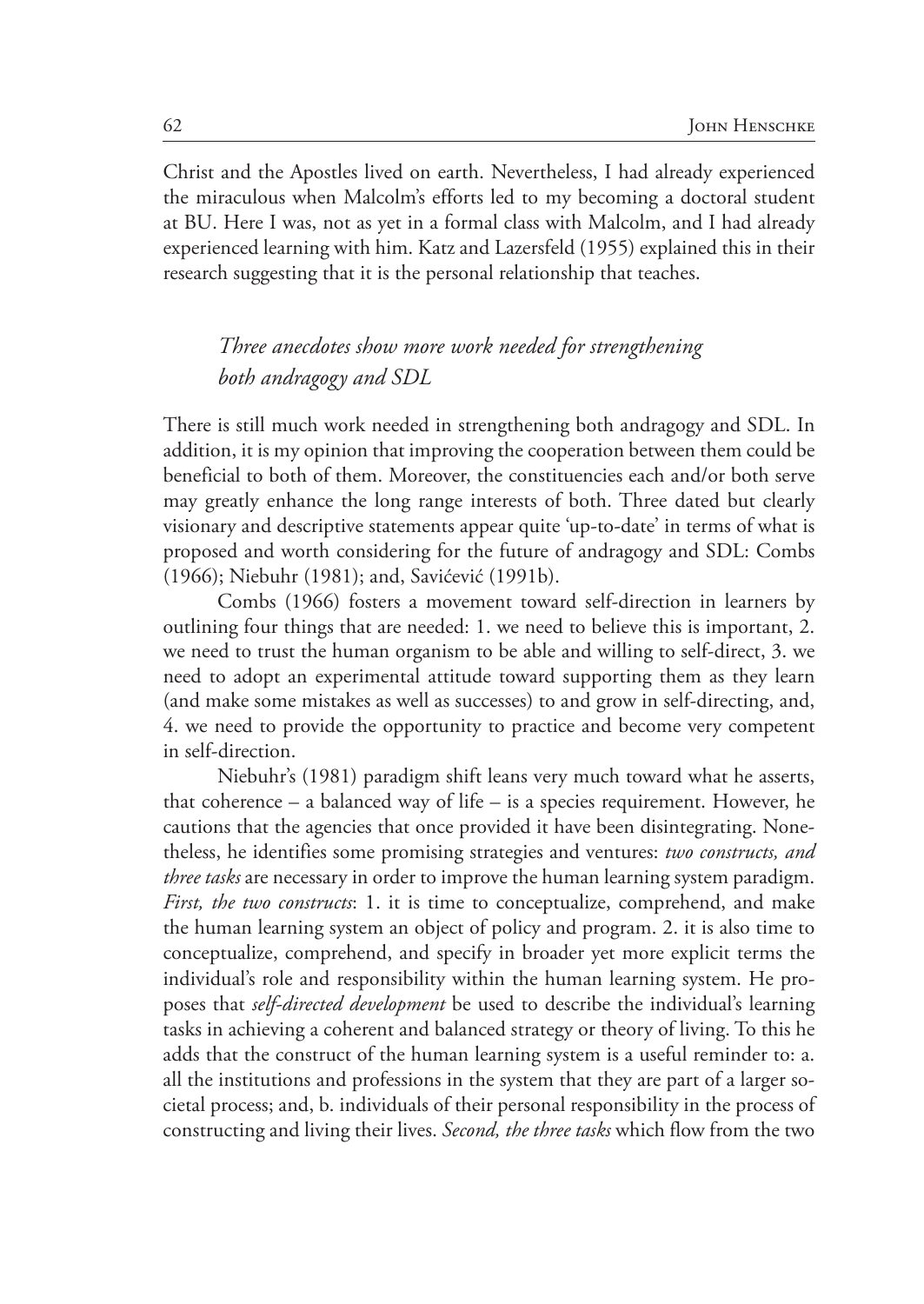constructs: 1. educating the citizenry on self-directed development; 2. adjusting institutional processes to support self-directed development; and, 3. developing institutional coalitions to synergize the process locally.

Savićević (1991b) proposes that the chief pre-conditions for the future development of andragogy are the intensification of research and the further professionalization of educating and learning of adults. The study of education and adult learning is becoming more and more frequent in all countries and will, no doubt, result in andragogy being more comprehensively established. Currently we still see inadequate and incomplete preparedness on the part of researchers enrolled in graduate studies, especially in terms of sufficient theoretical deliberation in the studied phenomena – andragogy, both the subject and the preparation of andragogical professionals, which are interdependent processes. He declares that the significant task of andragogical research is the creation of a fundamental theoretical basis which would be valid in all fields of adult education and learning. Andragogy needs to form its philosophical basis. It would be best if, in research, efforts were invested in achieving a merging of epistemological, historical, theoretical and empirical research. Such methodological orientation necessitates solid methodological competence and calls for systematic andragogical studies.

#### **Conclusions**

Savićević (2008) puts forward a sweeping, panoramic view of the foundation and history of andragogy, which he traces back to ancient times before the common era (BCE), or as some call it, times before Christ (BC). Henschke 2014b, and 2015b) extensively addresses 17 eras of history, philosophy and six major themes of andragogy, going back to ancient times. Other things have been included in this review and analysis. Savićević's publishing work in andragogy also addresses (2006) international perspectives in andragogy over a 50 year period of his international involvement around the world in Denmark and Sweden, North America, Canada, Great Britain, the International Council of Adult Education, UNESCO, European Society for Research on the Education of Adults, Open University, Council of Europe, Yugoslavia, India, China, Africa, Tanzania, Latin America, Brazil, Chile, Venezuela, the Workers' Education Association, OCED, and, England and Wales National Institute of Adult Continuing Education. Moreover, I could continue on extensively by bringing in various aspects of Dušan Savićević's published works on conceptions of andragogy, and the fact that he emphasizes the  $21^{st}$  century as being the century of adult learning. This article in its main purpose seeks to honor Savićević in his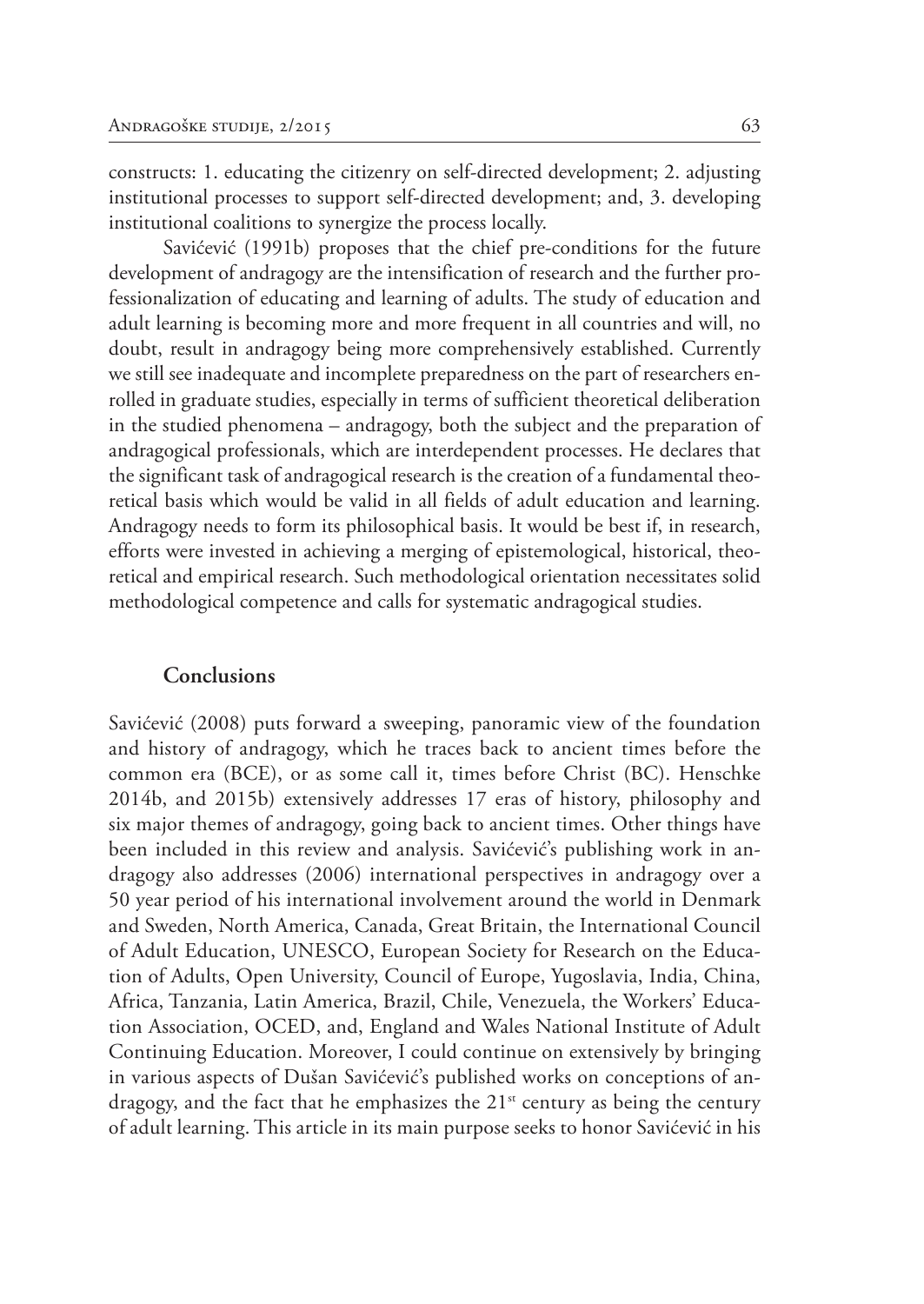immensely broad scope of contribution to the research and practice of andragogy around the world.

This article also highlighted some of the comparisons and complementary relationship between general research and publishing on andragogy and Self-Directed Learning. I could go on and on in presenting much more about Savićević's contribution to andragogy and the comparisons and complementary relationship between andragogy and SDL. It also illustrated how andragogy, SDL, and Learning Contracts are combined to further advance the learning process in adults, which supports Savićević's (2007) notion that the  $21<sup>st</sup>$  century will be the century of adult learning. Nevertheless, time and space will not permit us to go on here. Moreover, I will continue these ventures for some time to come. This is my first attempt; but it will not be my last. I am firmly planted in both andragogy, SDL, and Learning Contracts. For that I am extremely grateful and privileged to do this work and to present some of my work in studying Savićević's and Knowles' work in andragogy, SDL, and Contract Learning.

Savićević (2012) asserts that research in andragogy cannot be reduced to research techniques. He suggests, rather almost insists, that the theoretical and philosophical need to undergird research techniques, methods and procedures – such as spiritual values, aims of education, learning, conceptions of an adult person, andragogical ethical reflection of theory and practice. My research on andragogy exemplifies this. I am not aware if SDL has proposed such a point of view as has Savićević regarding andragogy. I offer that as someone who has worked in andragogy, self-directed learning (at times with LCs), and Malcolm S. Knowles, one of the major movers and shakers in both, I agree with Malcolm's proposition that andragogy is the overarching concept related to adult learning; and, that SDL is the most important way of enacting andragogy – a complementary relationship between the two – Self-Directed Learning and andragogy.

#### **References**

- Cercone, K. (2008). Characteristics of Adult Learners with Implications for Online Learning Design. *Association for the Advancement of Computing in Education (AACE) Journal*, *16*(2), 137–159.
- Chiva, R., & Algre, J. (2009). Organizational learning capability and job satisfaction: an empirical assessment in the ceramic tile industry. *British Journal of Management*, 20, 323–340.
- Combs, A. W. (1966). Fostering Self-Direction. *Educational Leadership. 23*, 373–387
- Comenius, J. A. (1910). *The Great Didactic 2nd edn* (M. Keating trans). London: A & C Black.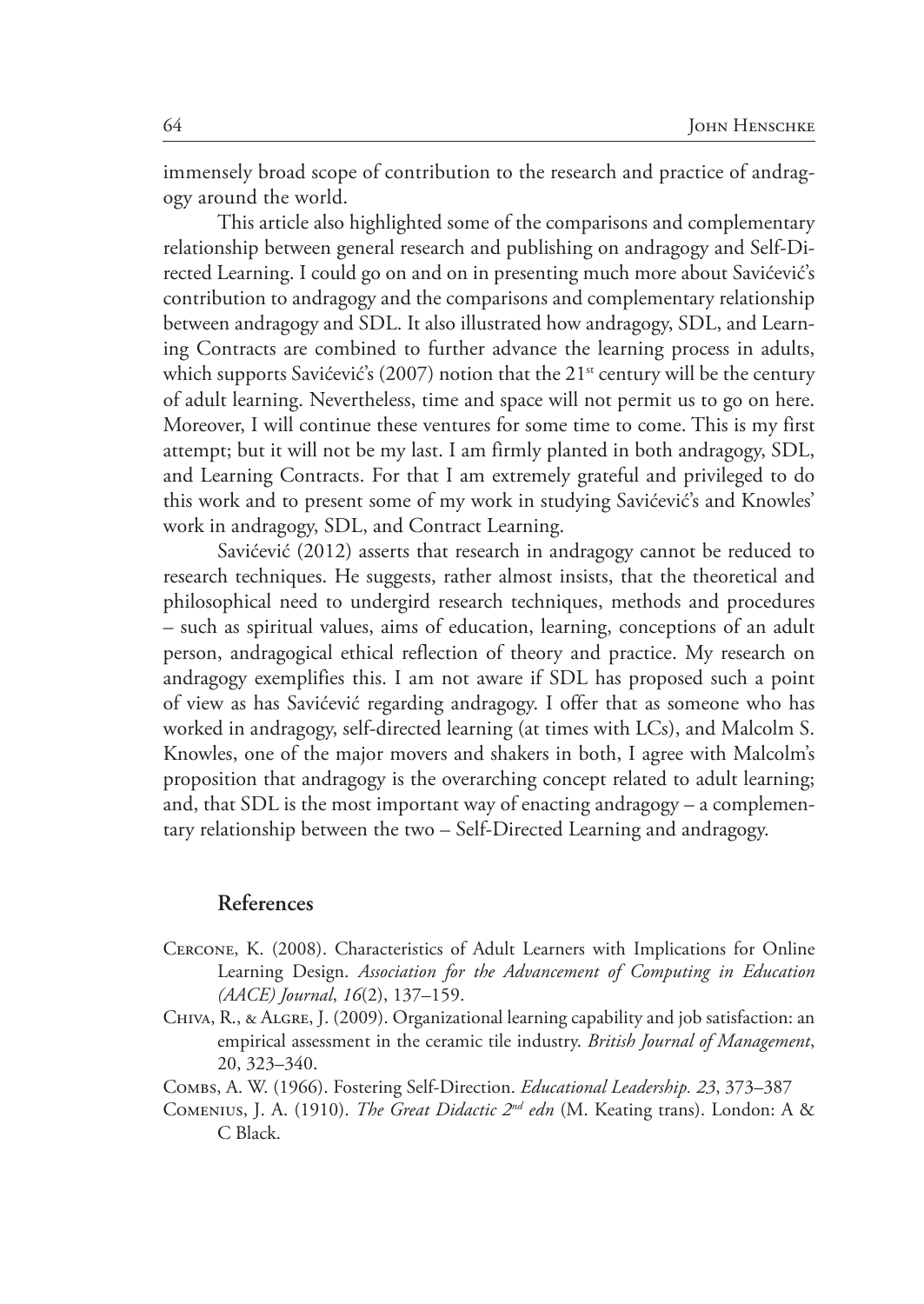- Fedeli, M., Giampaolo, M., Isenberg, S., & Henschke, J. (2012). *Research on the Use of Learning and Degree Contracts within University and Other Settings in Italy & USA.* Presentation to the International Society for Comparative Adult Education [ISCAE] Pre Conference to the American Association for Adult and Continuing Education [AAACE] Conference. Las Vegas, NV.
- Guglielmino, L. M. (1978). Development of the *Self-Directed Learning Readiness Scale*. (Doctoral dissertation, University of Georgia, 1977). *Dissertation Abstracts International*, 38, 6467A.
- HARVEY, B. J., ROTHMAN, A. I., & FRECKER, R. C. (2003). Effect of an Undergraduate Medical Curriculum on Student's Self-Directed Learning. *Academic Medicine, 78*(12), 1259–1265.
- Henschke, J. A. (1989). Identifying Appropriate Adult Educator Practices: Beliefs, Feelings andBehaviors. *Proceedings of the Eighth Annual Midwest Research-To-Practice Conference in Adult, Continuing and Community Education*. St. Louis, MO: University of Missouri, 1989.
- HENSCHKE, J. A. (1998). Historical Antecedents Shaping Concepts of Andragogy: A Comparison of Sources and Roots. *Paper Presented to the Third International Conference on Research in Comparative Andragogy.* Bled, Radlovjica, Slovenia, 1998.
- HENSCHKE, J. A. (2004). How to Teach Adults. *Presentation to Small Business Development Center Specialists, University of Missouri Outreach/Extension,* Jefferson City, MO, February, 2004.
- HENSCHKE, J. A. (2014). Introduction to the Italian translation of Self-Directed Learning: A Guide for Learners and Teachers by Malcolm S. Knowles. *Introduction by John A. Henschke from page 21–31*. Translation from English into Italian by Mario Giampaolo. FrancoAngeli s.r.l. Milano, Italy.
- HENSCHKE, J. A. (2014a). A Personal Perspective and Learning Experience on Living a Long, Healthy Life. In: V. C. X. (Ed.), Wang *Handbook of Research on Adult and Community Health Education: Tools, Trends, and Methodologies: Tools, Trends, and Methodologies* (368–388). IGI Global.
- HENSCHKE, J. A. (2014b). Extensive Recent Discoveries in the 2014 Update of Global Historical and Philosophical Andragogical Perspectives. *An Unpublished Paper Presented at the Commission of Professors of Adult Education [CPAE] Conference,*  Charleston, SC.
- HENSCHKE, J. A. (2015a). Introduction to the Italian Translation of Knowles' Book [Entitled *'Self-Directed Learning: A Guide for Learners and Teachers'*] Published in Italy under the auspices of University of Padua.
- HENSCHKE, J. A. (2015b). Focusing on the Six Major Themes in the Global Perspective of Andragogy: A June 2015 Update. *An Unpublished Paper.* St. Charles, Missouri: Lindenwood University.
- HENSCHKE, J. A. (2015c). Andragogy Growing in Strength and Expanding its Reach into New Territory: A 2015 Update. (Co-Authored with Dr. Susan Isenberg and Ms. Somanita Kheang.) *Unpublished paper as a Presentation to the Commission of Professors of Adult Education* [CPAE] Conference. Oklanoma City, OK: 11/20/15.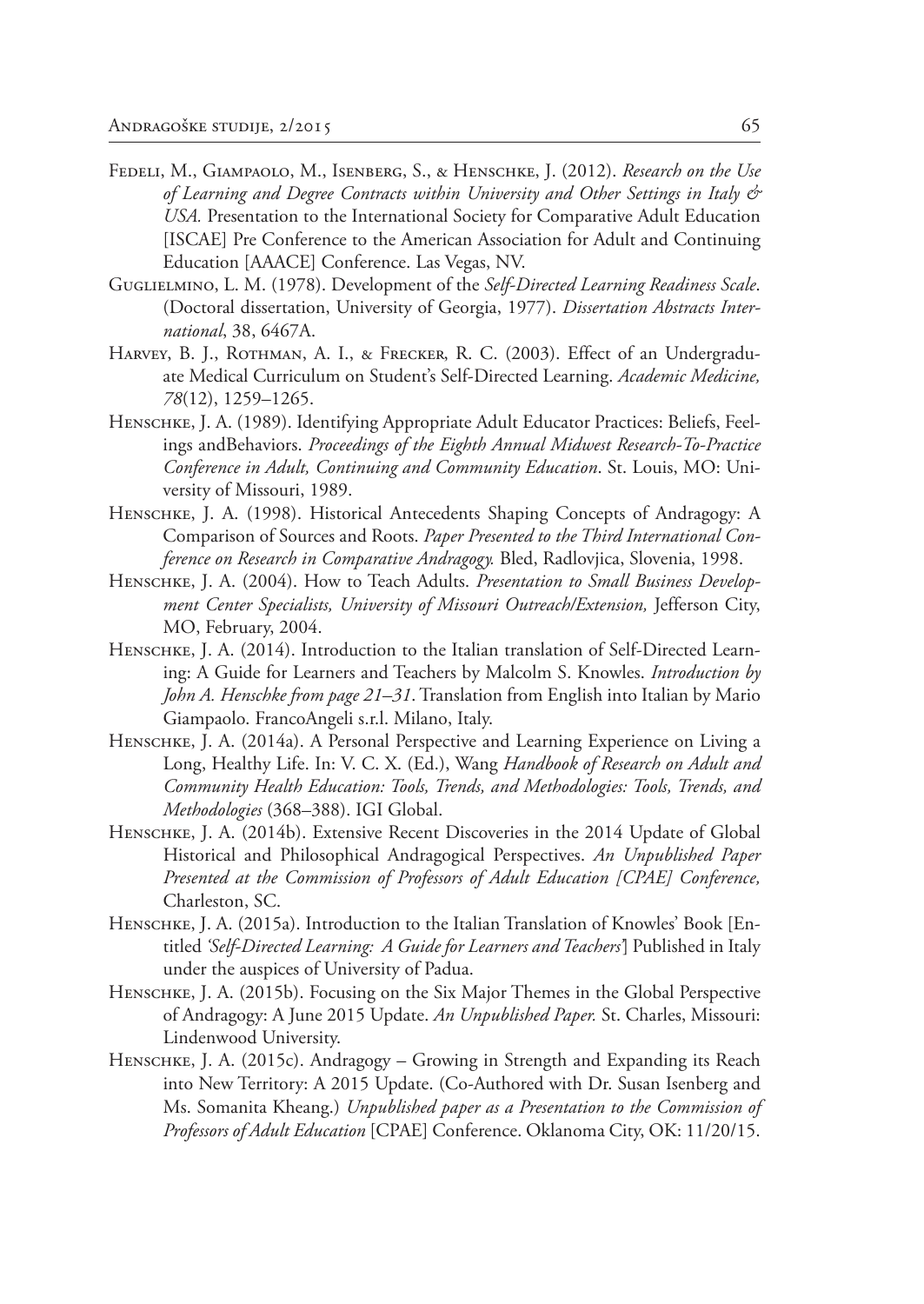- HENSCHKE, J. A. (2015d). The Evolving, Revolutionizing Influence of Linking Organizational Learning with Trust, Empathy, Sensitivity in the Workplace: An Andragogical Approach. Co-*Presentation Made with Somanita Kheang at the 2015 American Association for Adult and Continuing Education Conference.* Oklahoma City, OK.
- HENSCHKE, J. A. (2014e). Andragogical Curriculum for Equipping Successful Facilitators of Andragogy in Numerous Contexts. In V. C. X. Wang and V. C. Bryan (Eds.), *Andragogical and Pedagogical Methods for Curriculum and Program Development.* Hershey, PA: IGI Global.
- KATZ, E., & LAZERSFELD, P. (1955). *Personal Influence*. New York: The MacMillan Co.
- Knowles, M. S. (1959 & 1961). Maturation as a Guide to Learning: A Multi-Dimensional Approach to Liberal Education\* [\**NOTE*: Paper given before Council of National Organizations, Trainers' Consultation, November 23, 1959, New York City, Reprinted with Permission of the Author.] *Leadership in Voluntary Enterprise*  [Ed. Charles W. Merrifield]. New York: Oceana Publications, Inc.
- Knowles, M. S. (1970). *The Modern Practice of Adult Education: Andragogy vs. Pedagogy*. New York City: Association Press.
- Knowles, M. S. (1975). *Self-Directed Learning: A Guide for Learners and Teachers*. Chicago: Follett Publishers.
- Knowles, M. S. (1980). *The modern practice of adult education: From pedagogy to andragogy* (Revised Edition). Englewood Cliffs, NJ: Cambridge Book Company.
- Knowles, M. S. (1990). *Making of an Adult Educator: An Autobiographical Journey*. San Francisco: Jossey-Bass Publishers.
- LINDEMAN, E. C. (1926). Andragogik: The method of teaching adults. *Workers' Education, 4*, 38.
- Mezirow, J. (1981). A Critical Theory of Adult Learning and Education. *Adult Education,* 32(1), 3–24.
- Niebuhr Jr, H. (1981). Teaching and Learning in the Eighties: The Paradigm Shifts. *Phi Delta Kappan, 62*(5), 367–68.
- RAMNARAYAN, K., & HANDE, S. (2005). Thoughts on self-directed learning in medical schools: Making students more responsible. *New Horizons, 11*(3).
- Savićević, D. (1991a). Modern conceptions of andragogy: A European framework. *Studies inthe Education of Adults, 23*(3), 179–201.
- Savićević, D. (1991b). *Savremena shvatanja andragogije*. (English Translation of Title: Contemporary conceptions of andragogy). Taken from the English Summary of the Book, pp. 237–241. Beograd: Institut za pedagogiju i andragogiju Filozofskog fakulteta.
- Savićević, D. (2000*). Koreni i razvoj andragoških ideja*. (English Translation of Title: The roots and evolution of andragogy). Taken from the English Summary of the Book, pp. 335–336. Beograd: Institut za pedagogiju i andragogiju Filozofskog fakulteta.
- Savićević, D. (2006). *Andragoške ideje u međunarodnim okvirima*. English Translation of Title: Andragogical Ideas in International Framework. Taken from the English Summary of the Book, pp. 349–355. Beograd: Institut za pedagogiju i andragogiju, Drušvo za obrazovanje odraslih.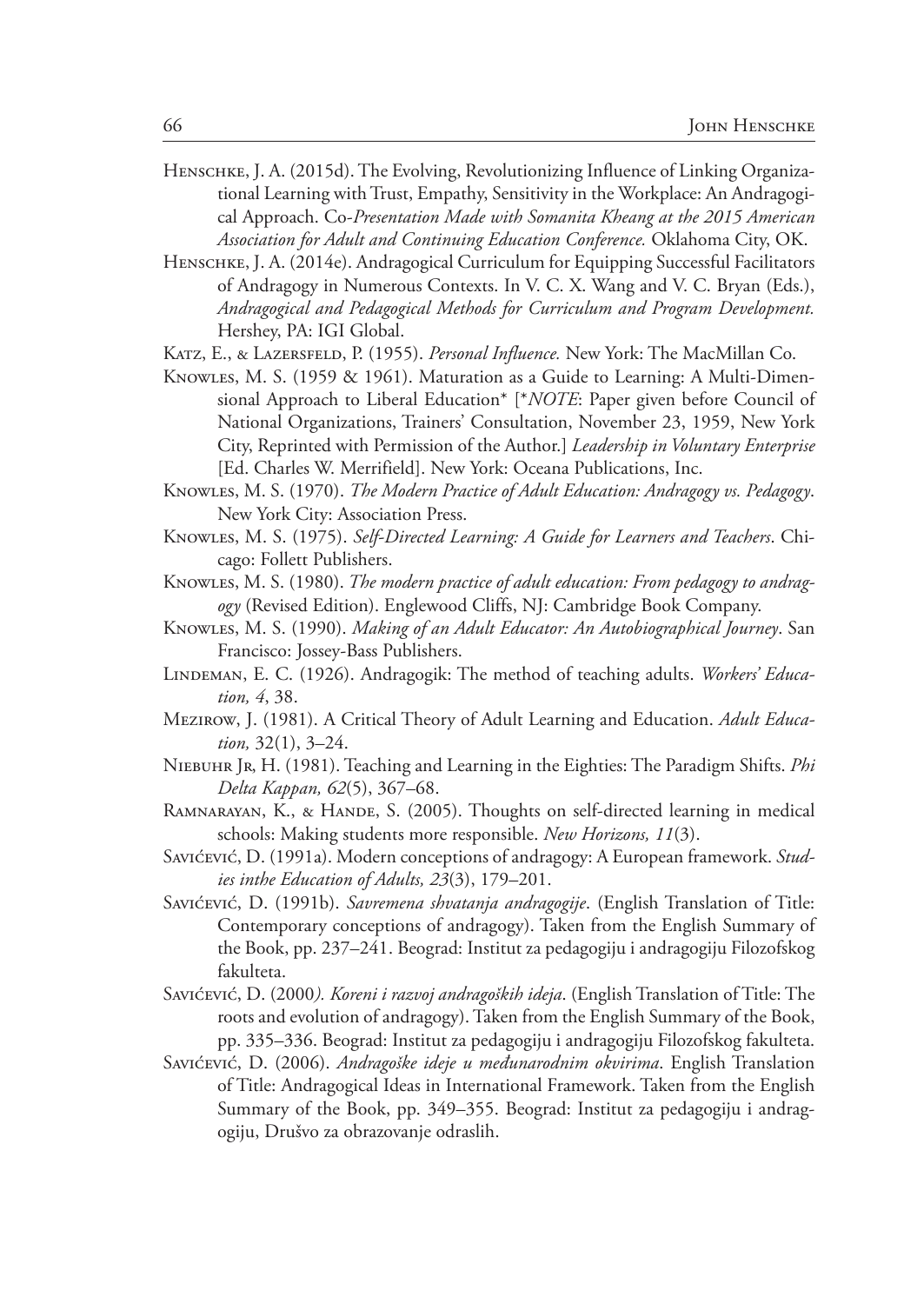- Savićević, D. (2007). *Osobenosti učenja odraslih.* English Translation of Title: Characteristic of adult learning. Taken from the English Summary of the Book. Pp. 299–301]. Beograd, Serbia: Institut za pedagogiju i andragogiju, Drušvo za obrazovanje odraslih.
- Savićević, D. (2008). Convergence or Divergence of Ideas on Andragogy in Different Countries. *International Journal of Lifelong Education*, 27(4), 361–378.
- Savićević, D. (2012). Research Problems in Andragogy: Comparative Considerations. In M. Jr Bron and J. Reischmann (Eds.), *Proceedings of the International Society of Comparative Adult Education (ISCAE) Conference*. Las Vegas, NV 2012, 203–211.
- Suanmali, C. (1981). *The Core Concepts of Andragogy*. *(Unpublished Doctoral Dissertation)* Columbia University Teachers College, New York City, Dissertation Abstracts International. University Microfilms no 8207343.
- Taylor, M. (1986). Learning for Self-Direction in the Classroom: The Pattern of a Transition Process. *Studies in Higher Education*, 11(1), 55–72.
- WAITLEY, D. (circa, 1988). The Psychology of Winning: Ten Qualities of a Total Winner Phoenix, AZ: The Waitley Institute.